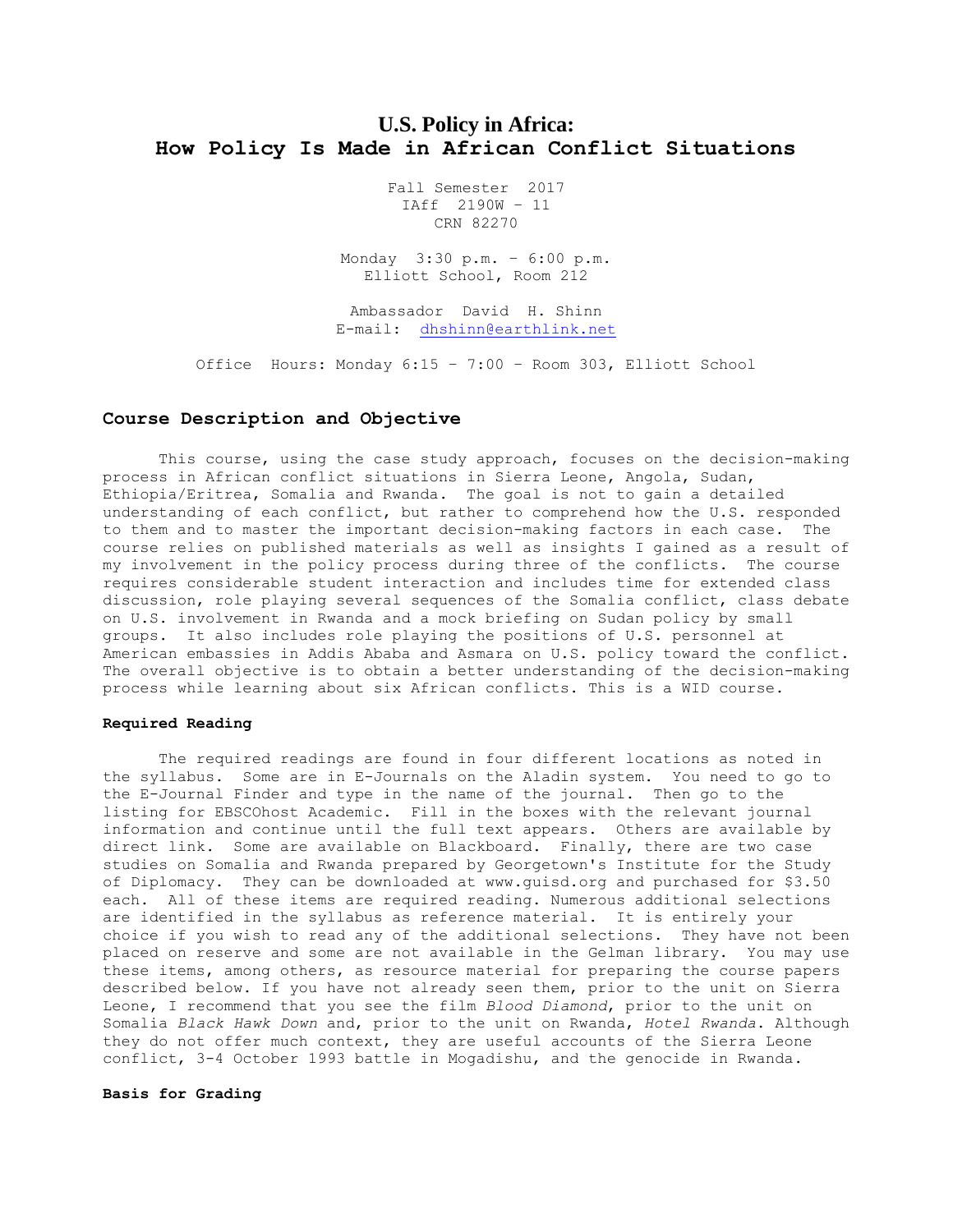One half of the grade is based on class participation: discussion, mock briefing, role-playing, class debate, and attendance. Factors used in making this assessment include indications that you have read the required materials, frequency of participation, understanding of the decision-making process, degree of preparation for the exercises and comprehension of the broad outlines of the six case studies. I am not particularly interested in a mastery of the details of the six case studies. In order to assure sufficient classroom interaction, the course is capped at 30 students, although I may allow up to 35.

The second half of the grade is based on two writing projects, both of which may be new to you. The first one is a policy paper designed to influence U.S. policy. Write the paper as a policy recommendation to the Assistant Secretary of State for African Affairs. It can be on any African issue that interests you. The paper should be precisely 5 pages in length, double-spaced in font 12 Times New Roman. Number the pages, but do NOT include footnotes or a bibliography. This paper should be divided into 4 sections: a BRIEF statement of the problem or issue, some background information, a discussion of at least 3 policy options with pros and cons for each option, and a BRIEF recommendation or recommendations. Give each section a heading. I will hand out exemplary sample papers from another class and a critique of the papers done last year before your paper is due. Please be sure that it has page numbers. The paper should be turned in on October 23.

The second project is entirely different. It is a reporting telegram from a U.S. embassy in an African country on some issue in Africa that is ongoing or occurred within the last 12 months. It can be your analysis of the problem or a report transmitting a summary of one or more conversations that you have had with host country nationals or other persons in the country who are well informed about the issue. The telegram should be no less than 7 pages long and no more than 8 pages long. A 7 page telegram will be graded the same as an 8 page telegram; there is no additional credit for length. The telegram should be relevant to the decision making process in Washington; this is not the occasion for philosophical ruminations. I will provide you with examples of good telegrams from previous classes. The telegrams should be typed, double-spaced in font 12 Times New Roman. Do **NOT** type them in all capital letters; use regular script. The telegram is due on November 27. Please be sure to include page numbers and follow the style of one of the sample telegrams. Do not include footnotes or a bibliography. For a semi-serious account of "How to Write a Cable," see Ambassador Peter Galbraith at

[http://foreignpolicy.com/2011/02/21/how-to-write-a-cable/.](http://foreignpolicy.com/2011/02/21/how-to-write-a-cable/)

I will go over the writing projects carefully. You should also treat this as a way to improve your substantive research ability. The first paper is due at approximately the mid-point in the course and the second before the end of the term so that I can critique the papers and return them to you before our last class on December 11. Regular attendance is essential to receive a high grade, but it does not guarantee one.

#### **Learning Outcomes**

Students will have a better understanding of writing for the work force in the field of international affairs. They will be given experience in a mock foreign policy briefing and role playing actual people involved in African conflicts. This interactive component is intended to help prepare students for the work force. Finally, they will gain an understanding of the factors that lead to conflict in Africa and how and why the United States government responds as it does.

#### **Compliance with Credit Hour Policy**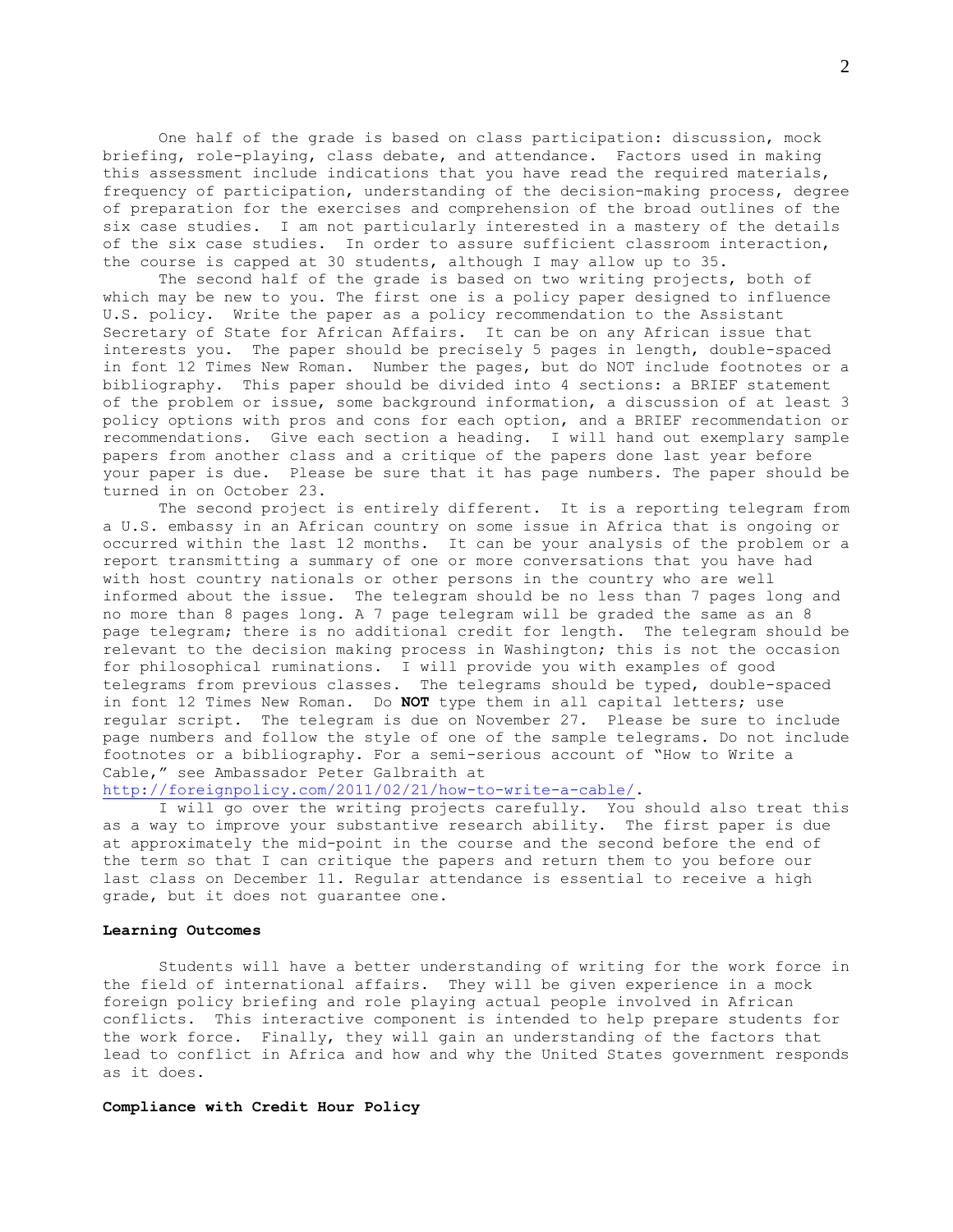Over 14 weeks, students will spend 2 hours and 30 minutes (150 minutes) per week in class. Required reading for the classes, two writing assignments, and preparation for four class participation exercises are expected to take up, on average, 5 hours (300 minutes) per week. Over the course of the semester, students will spend about 35 hours in instructional time and about 70 hours preparing for class.

## **Academic Integrity**

The University community, in order to fulfill its purposes, must establish and maintain guidelines of academic behavior. All members of the community are expected to exhibit honesty and competence in their academic work. Incoming students have a special responsibility to acquaint themselves with, and make use of, all proper procedures for doing research, writing papers, and taking examinations. Members of the community will be presumed to be familiar with the proper academic procedures and held responsible for applying them. Deliberate failure to act in accordance with such procedures will be considered academic dishonesty. Acts of academic dishonesty are a legal, moral, and intellectual offense against the community and will be prosecuted through the proper University channels. Copies of the University Code of Academic Integrity can be found at

[https://studentconduct.gwu.edu/sites/studentconduct.gwu.edu/files/downloads/1609](https://studentconduct.gwu.edu/sites/studentconduct.gwu.edu/files/downloads/160912%20Code%20of%20Academic%20Integrity%20-%20Final.pdf) [12%20Code%20of%20Academic%20Integrity%20-%20Final.pdf.](https://studentconduct.gwu.edu/sites/studentconduct.gwu.edu/files/downloads/160912%20Code%20of%20Academic%20Integrity%20-%20Final.pdf)

## **Class Schedule**

#### **August 28: Introduction to the Course**.

(No required reading).

**September 11: Introduction to U.S. Policy toward Africa: Lecture and Class Discussion.** 

#### **Required Reading:**

Chapter 6: "US Africa Policies in the Post-Cold War Era" in United States Foreign Policy toward Africa (1994) by Peter J. Schraeder. Blackboard.

"A Mixed Record: 50 Years of U.S.-Africa Relations" by Herman J. Cohen in Foreign Service Journal (May 2008), pp. 17-24. Blackboard.

"Sub-Saharan Africa" by David H. Shinn in Divided Diplomacy and the Next Administration: Conservative and Liberal Alternatives (2004). Go to my blog at [http://davidshinn.blogspot.com.](http://davidshinn.blogspot.com/) Go to the right side bar and scroll down about three-quarters of the way until you reach "Miscellaneous." Go to the last item and hit "US Policy Themes in Sub-Saharan Africa."

"Obama and Africa: Lots of Hope, Not Much Change" by Nicolas van de Walle in Foreign Affairs (September/October 2015). Link: [https://www.foreignaffairs.com/articles/africa/obama-and-africa.](https://www.foreignaffairs.com/articles/africa/obama-and-africa)

"U.S. Strategy toward Sub-Saharan Africa" by The White House (June 2012). Link: [https://obamawhitehouse.archives.gov/sites/default/files/docs/africa\\_strategy\\_2.](https://obamawhitehouse.archives.gov/sites/default/files/docs/africa_strategy_2.pdf) [pdf.](https://obamawhitehouse.archives.gov/sites/default/files/docs/africa_strategy_2.pdf)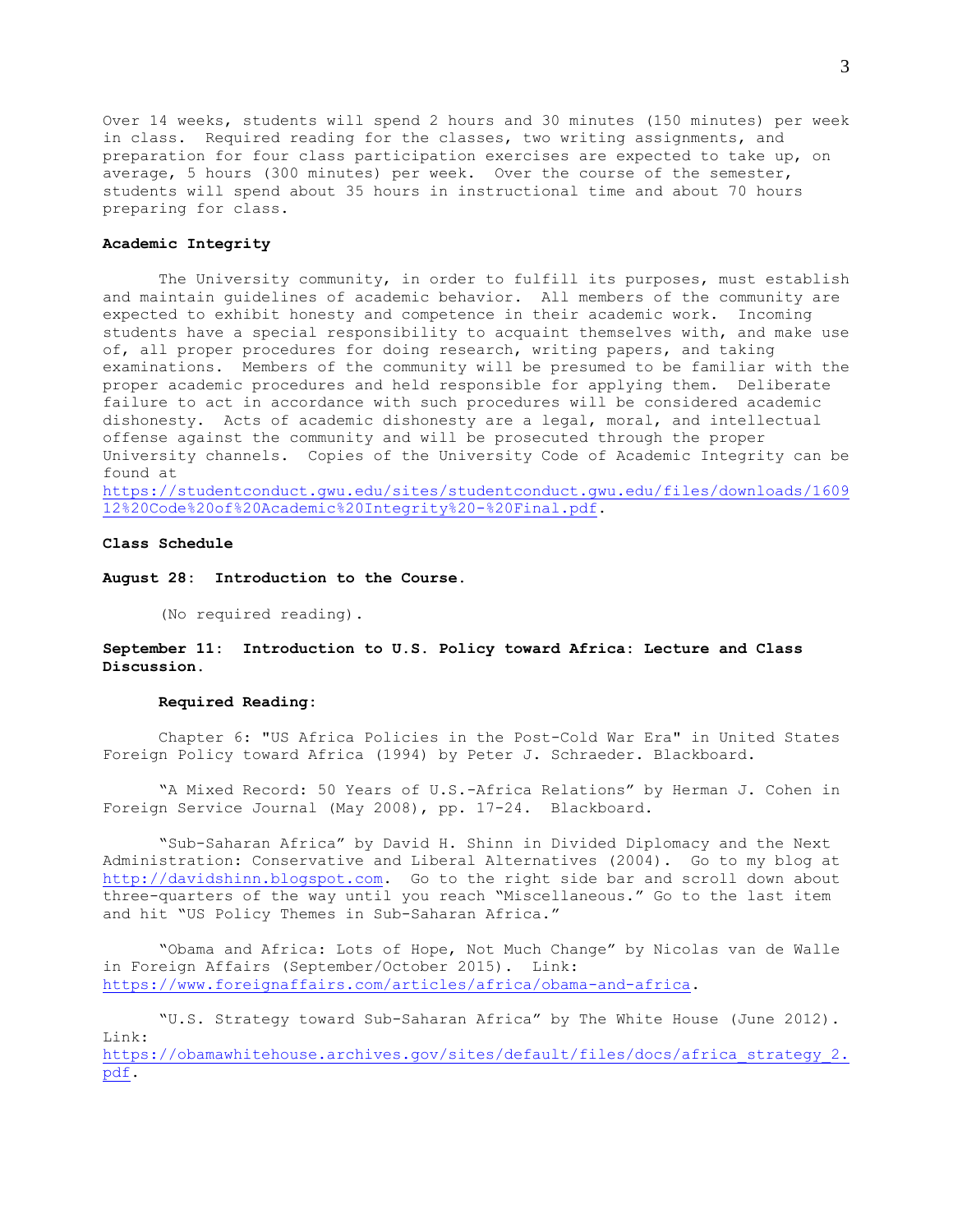#### **Reference Material:**

"U.S. Africa Partnership: The Last Four Years and Beyond," statement by Assistant Secretary of State Johnnie Carson, 16 January 2013.

Africa and the War on Terrorism by John Davis (2007).

Jimmy Carter and the Horn of Africa by Donna R. Jackson (2007).

Chapter 4 "U.S. Intervention in Postcolonial Africa" by F. Ugboaja Ohaegbulam in U.S. Policy in Postcolonial Africa (2004).

"Irrational Exuberance: The Clinton Administration in Africa" by Peter Rosenblum in Current History, v. 101, no. 655 (May 2002), pp. 195-202.

"Compassionate Conservatism Comes to Africa" by Salih Booker and Ann-Louise Colgan in Current History, v. 103, no. 673 (May 2004), pp. 232-36.

The African Foreign Policy of Secretary of State Henry Kissinger ed. by Hanes Walton Jr., Robert Louis Stevenson, and James Bernard Rosser Sr. (2007).

Chapter 1: "US Foreign Policy Making and the Horn of Africa" in US Foreign Policy and the Horn of Africa by Peter Woodward (2006).

"America and Africa: Beyond the Double Standard" by William Minter in Current History (May 2000).

"From Neglect to 'Virtual Engagement': The United States and Its New Paradigm for Africa" by Chris Alden in African Affairs (July 2000).

"U.S.-Africa Policy as Conflict Management" by Herman J. Cohen in SAIS Review (Vol. 21, 2001), pp. 239-44.

The Evolution of US Peacekeeping Policy under Clinton by Michael G. MacKinnon (2000).

Chapter 1: "Forging a New US Policy for Africa" in Intervening in Africa by Herman J. Cohen (2000), pp. 1-16.

"Forget the Rhetoric and Boost the Geopolitics: Emerging Trends in the Bush Administration's Policy Towards Africa, 2001" by Peter J. Schraeder in African Affairs (Vol. 100, 2001), pp. 387-404.

Africa Policy in the Clinton Years: Critical Choices for the Bush Administration ed. by J. Stephen Morrison and Jennifer G. Cooke (2001).

JFK: Ordeal in Africa by Richard D. Mahoney (1983).

Chapter 12 "Removing the Shackles? US Foreign Policy toward Africa after the End of the Cold War" by Peter J. Schraeder in Africa in the New International Order (1996) by Edmond Keller and Donald Rothchild, pp. 187-205.

Chapter 1 "The Character of American Interests in Africa" by Rupert Emerson in the United States and Africa (1958) by American Assembly, pp. 1-24.

Chapter 7 "US Policy toward Africa" by Jennifer Whitaker in Africa and the United States: Vital Interests (1978) by Jennifer Whitaker, pp. 212-44.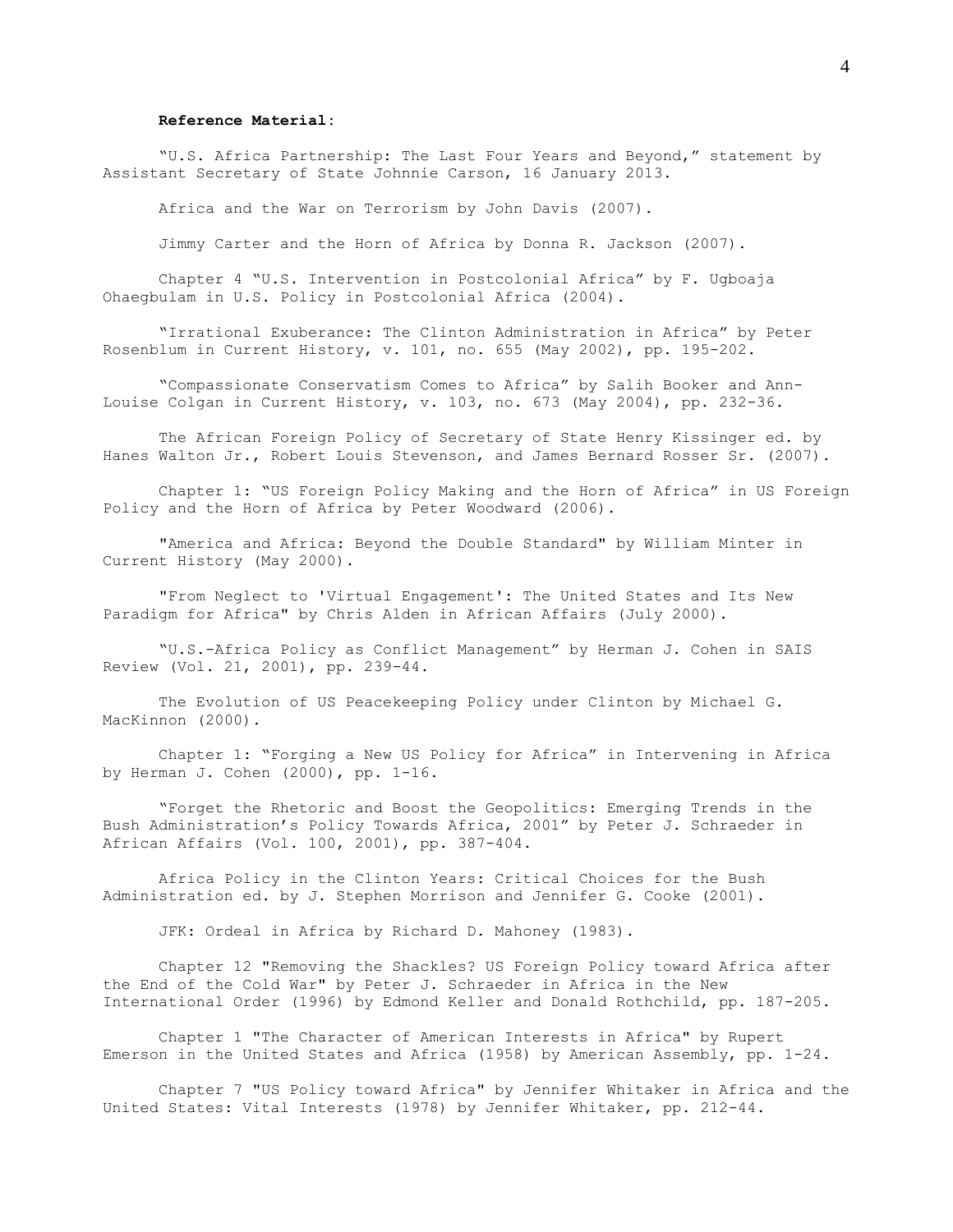"The Making of US Policy toward Africa" by Helen Kitchen in Africa in the 1990s and Beyond: US Policy Opportunities and Choices (1988) by Robert Rotberg, pp. 14-27.

"Containment in Africa: from Truman to Reagan" by F. Ugboaja Ohaegbulam in Transafrica Forum (Vol. 6, No. 1, Fall 1988), pp. 7-33.

"US Foreign Policy toward Southern and Central Africa: The Kennedy and Johnson Years" by David A. Dickson in Presidential Studies Quarterly (Vol. 23, No. 2, Spring 1993), pp. 301-315.

# **September 18: Sierra Leone Lecture and Class Discussion.**

#### **Required Reading:**

"Prospects for Peace in Sierra Leone" testimony by Susan E. Rice, Assistant Secretary of State for African Affairs, before the House International Relations Subcommittee on Africa on March 23, 1999. Blackboard.

"War in Sierra Leone" by John L. Hirsch in Survival, v. 43, no. 3 (Autumn 2001), pp. 145-62. E-Journal Finder. (Taylor and Francis Online)

"Conflict Resolution and Lessons from Sierra Leone" statement by Richard S. Williamson (July 18, 2002). Blackboard.

"Sierra Leone: A New Era of Reform?" by International Crisis Group, Africa Report No. 143 (31 July 2008), pages 1-8 ONLY. Blackboard.

#### **Reference Material:**

Chapter 12 "Sierra Leone: A Vote for Better Governance," by Christopher Wyrod in Democratization in Africa edited by Larry Diamond and Marc Plattner (2010).

Chapter 10 "Justice for Whom? Assessing Hybrid Approaches to Accountability in Sierra Leone," by Chandra Lekha Sriram in Security, Reconstruction, and Reconciliation ed. By Muna Ndulo (2007).

"Liberia and Sierra Leone—dead ringers? The Logic of Neopatrimonial Rule" by Morten Boas in Third World Quarterly (Vol. 22, October 2001), pp. 697-723.

Peacekeeping in Sierra Leone: The Story of UNAMSIL by 'Funmi Olonisakin (2007).

Chapter 4 "Sierra Leone's Transition to Warlord Politics" in Warlord Politics and African States (1998) by William Reno.

Chapter 14 "A Sustainable Peace? Sierra Leone" by Bruce Baker and Roy May in Ending Africa's Wars ed. by Oliver Furley and Roy May (2006).

"Reconstructing Sierra Leone" by Bruce Baker and Roy May in Commonwealth and Comparative Politics (Vol. 42, No. 1, March 2004), pp. 35-60.

A Dirty War in West Africa: The RUF and the Destruction of Sierra Leone by Lansana Gberie (2005).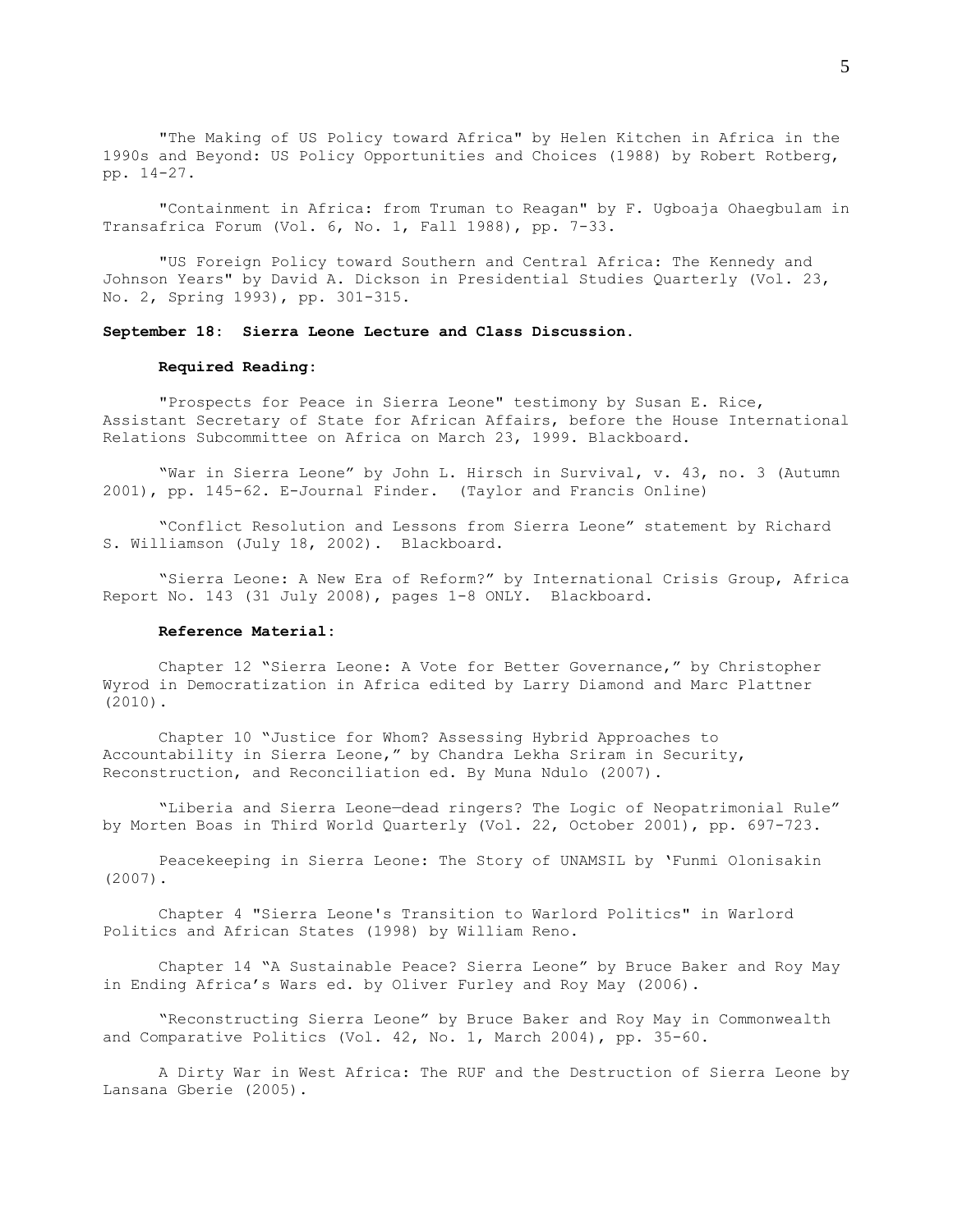Chapter 5: "Sierra Leone" by W. Ofuatey-Kodjoe in Dealing with Conflict in Africa ed. by Jane Boulden (2003), pp. 127-52.

"Sierra Leone – Pregnant with Lessons?" by David Richards in Global Challenges and Africa: Report of the 2004 Tswalu Dialogue (2004), pp. 9-21.

Chapter 4: "Controlling the Warlords: West Africa" in United Nations Peacekeeping in Africa since 1960 by Norrie MacQueen (2002), pp. 180-95.

Sierra Leone: Diamonds and the Struggle for Democracy by John L. Hirsch (2001).

"Nigeria and the Failure of Peace-Making in Sierra Leone" by W. Alade Fawole in Africa Insight (Vol. 31, September 2001), pp. 11-18.

"War and Peace in Sierra Leone" by Paul Richards in Fletcher Forum of World Affairs (Vol. 25, Summer 2001), pp. 41-50.

"Diamonds, Ethnicity, and Power: The Case of Sierra Leone" by J. Anyu Ndumbe in Mediterranean Quarterly (Vol. 12, Fall 2001), pp. 90-105.

"No Peace for Sierra Leone" by William Reno in Review of African Political Economy (No. 84, 2000), pp. 325-28.

Chapter 6 "Sierra Leone: Weak States and the New Sovereignty Game" by William Reno in The African State at a Critical Juncture (1998) by Leonardo Villalon and Phillip Huxtable, pp. 93-108.

"Mercenary Intervention in Sierra Leone: Providing National Security or International Exploitation?" by David J. Francis in Third World Quarterly (Vol. 20, No. 2, April 1999), pp. 319-38.

"War without End and an End To a War: The Prolonged Wars in Liberia and Sierra Leone" by Yekutiel Gershoni in African Studies Review (Vol. 40, No. 3, December 1997), pp. 55-75.

Chapter 8 "From ECOMOG to ECOMOG II: Intervention in Sierra Leone" by Robert Mortimer in African World Politics (2000) by John Harbeson and Donald Rothchild, pp. 188-207.

"Achieving Peace and Justice in Sierra Leone" testimony by Assistant Secretary Susan Rice before the Senate Foreign Relations Subcommittee on African Affairs on October 11, 2000.

Blood Diamonds: Tracing the Deadly Path of the World's Most Precious Stones by Greg Campbell (2002).

Military Power and Third Party Conflict Mediation in West Africa: The Liberia and Sierra Leone Case Studies by W. Alade Fawole (2001).

## **September 25: Angola Lecture and Class Discussion.**

#### **Required Reading:**

"International Credibility and Political Survival: The Ford Administration's Intervention in Angola" by Thomas J. Noer in Presidential Studies Quarterly, v. 23, no. 4, (Fall 1993). Blackboard.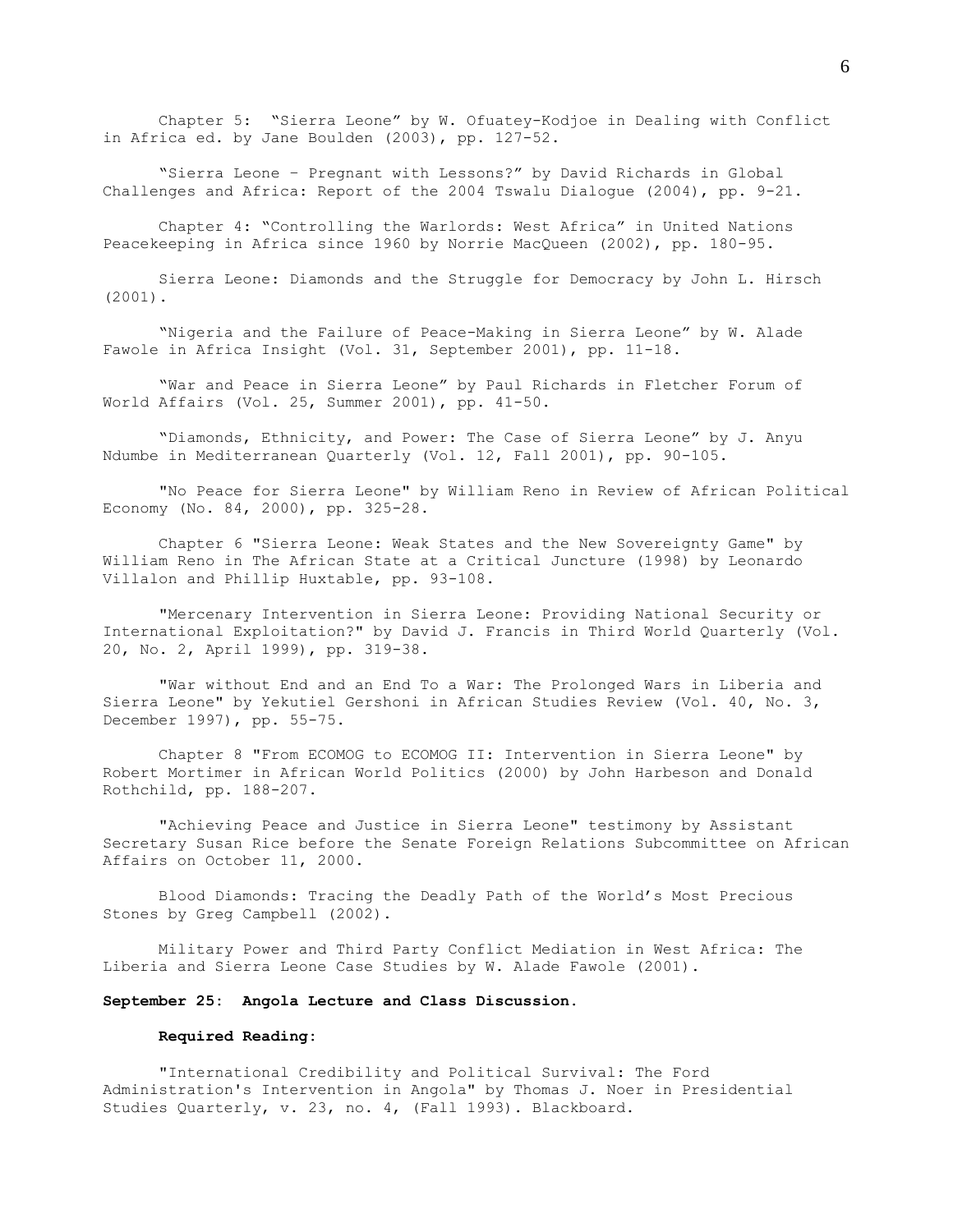"Angola: The Past, Present and Future in US-Angolan Relations" by Witney W. Schneidman (November 13, 2002). Blackboard.

Chapter 4: "Angola: From Euphoria to Tragedy" by Herman J. Cohen in Intervening in Africa (2000). Blackboard.

#### **Reference Material:**

Chapter 23 "Angola's Façade Democracy," by Paula Cristina Roque in Democratization in Africa edited by Larry Diamond and Marc Plattner (2010).

"Angola's Political Economy of War: The Role of Oil and Diamonds, 1975- 2000" by Philippe Le Billon in African Affairs (January 2001). pp. 55-80.

Toward an Angola Strategy: Prioritizing US-Angola Relations by the Council on Foreign Relations (2007).

High Noon in Southern Africa: Making Peace in a Rough Neighborhood by Chester A. Crocker (1992).

Chapter 9 "Elusive Settlement: Angola's 'Peace Processes', 1975-2002" by Norrie MacQueen in Ending Africa's Wars ed. by Oliver Furley and Roy May (2006).

Chapter 6 "UNAVEM and Angola, 1988-1997" in United Nations Peacekeeping in the Post-Cold War Era by John Terence O'Neill and Nicholas Rees (2005).

Engaging Africa: Washington and the Fall of Portugal's Colonial Empire by Witney Schneidman (2004).

Chapter 7 "U.S. Role in the Angola Conflict, 1975-2002" by F. Ugboaja Ohaegbulam in U.S. Policy in Postcolonial Africa (2004).

Chapter 9 "Angola: The End of an Intractable Conflict" by Paul Hare in Grasping the Nettle (2005), pp. 209-30.

"The Clinton Administration's Policy toward Angola: An Assessment" by George Wright in Review of African Political Economy (December 2001), pp. 563- 76.

Angola's War Economy: The Role of Oil and Diamonds ed. by Jakkie Cilliers and Christian Dietrich (2000).

"Angola: Exorcising Savimbi's Ghost" by International Crisis Group in Current History (Vol. 102, No. 664, May 2003), pp. 206-14.

"Diamonds Are a Guerrilla's Best Friend: The Impact of Illicit Wealth on Insurgency Strategy" by Assis Malaquias in Third World Quarterly (Vol. 22, June 2001), pp. 311-25.

"Great- and Medium-Power Mediations: Angola" by Donald Rothchild and Caroline Hartzell in The Annals (Vol. 518, November 1991), pp. 39-57.

"The US, Soviet Union, Cuba and South Africa in Angola: Negotiator's Nightmare; Diplomat's Dilemma, 1974-80" by Pamela Falk, Case Study 405 (1988), Georgetown University's Institute for the Study of Diplomacy.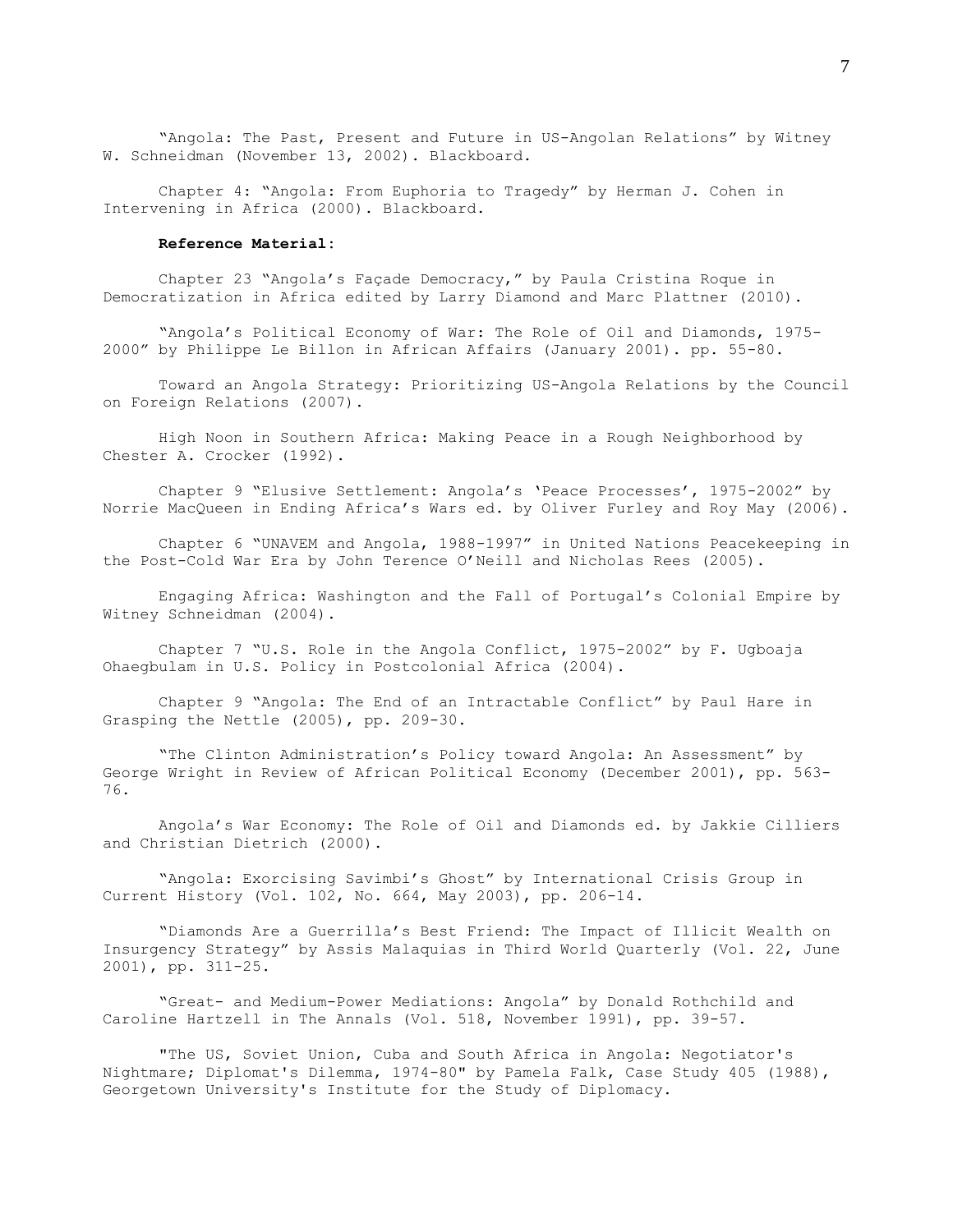"Angola's Elusive Peace" by John Prendergast and David R. Smock in CSIS Africa Notes (March 1996).

"The Neglected Tragedy: The Return to War in Angola" by Anthony W. Pereira in the Journal of Modern African Studies (Vol. 32, No. 1, March 1994), pp. 1-28.

"Angola's Future: War Or Peace?" by Mohamed A. El-Khawas in Journal of the Third World Spectrum (Vol. 6, No. 1, Spring 1999), pp. 1-32.

"Constructive Engagement in Angola and Namibia: The Ethics of Coercive Negotiation" by David Fairman in the Kennedy School of Government Case Study Series (C-16-90-969.0, 1990). pp. 1-5.

Chapter 6 "American Policy toward Angola: A History of Linkage" by Gerald Bender in African Crisis Areas and US Foreign Policy (1985) by Gerald Bender, James Coleman and Richard Sklar, pp. 110-128.

Angola's Last Best Chance for Peace: An Insider's Account of the Peace Process (1998) by Paul J. Hare.

Chapter 5: "Constructing a Conflict Management System in Angola, 1989-97" in Managing Ethnic Conflict in Africa by Donald Rothchild (1997), pp. 111-45.

"Angola: what next?" by Paul Hare in Perspectives on Africa: A Quarterly Journal of Dialogue and Opinion (Fall 1999), pp. 6-11.

"The Eagle and the Bear in Angola" by Gerald Bender in The Annals (No. 489, January 1987), pp. 123-32.

The Future of U.S.-Angola Relations by Center for Strategic and International Studies (June 12, 2001).

"Kissinger and Angola: Setting the Record Straight" by Nathaniel Davis in the Foreign Service Journal (Vol. 77, No. 1, January 2000), pp. 36-40.

# **October 2: Sudan Lecture and Class Discussion.**

#### **Required Reading:**

"Sudan: From Conflict to Conflict" by Marina Ottaway and Mai El-Sadany, the Carnegie Papers (May 2012). Link: [www.carnegieendowment.org/2012/05/16/sudan-from-conflict-to-conflict/as7w.](http://www.carnegieendowment.org/2012/05/16/sudan-from-conflict-to-conflict/as7w)

"Evangelists, Oil Companies, and Terrorists: The Bush Administration's Policy towards Sudan" by Asteris Huliaras in Orbis, v. 50, no. 4 (Fall 2006), pp. 709-24. Blackboard.

"Some Assembly Required: Sudan's Comprehensive Peace Agreement" by Timothy Carney, United States Institute of Peace Special Report no. 194 (November 2007). Link: [www.usip.org/publications/some-assembly-required-sudans-comprehensive](http://www.usip.org/publications/some-assembly-required-sudans-comprehensive-peace-agreement)[peace-agreement.](http://www.usip.org/publications/some-assembly-required-sudans-comprehensive-peace-agreement)

"Message to Congress on Sudan from the President" signed on November 3, 1997. Blackboard.

"Press Statement on Sudan" by Secretary of State Albright to the Sudan Summit on November 9, 1999. Blackboard.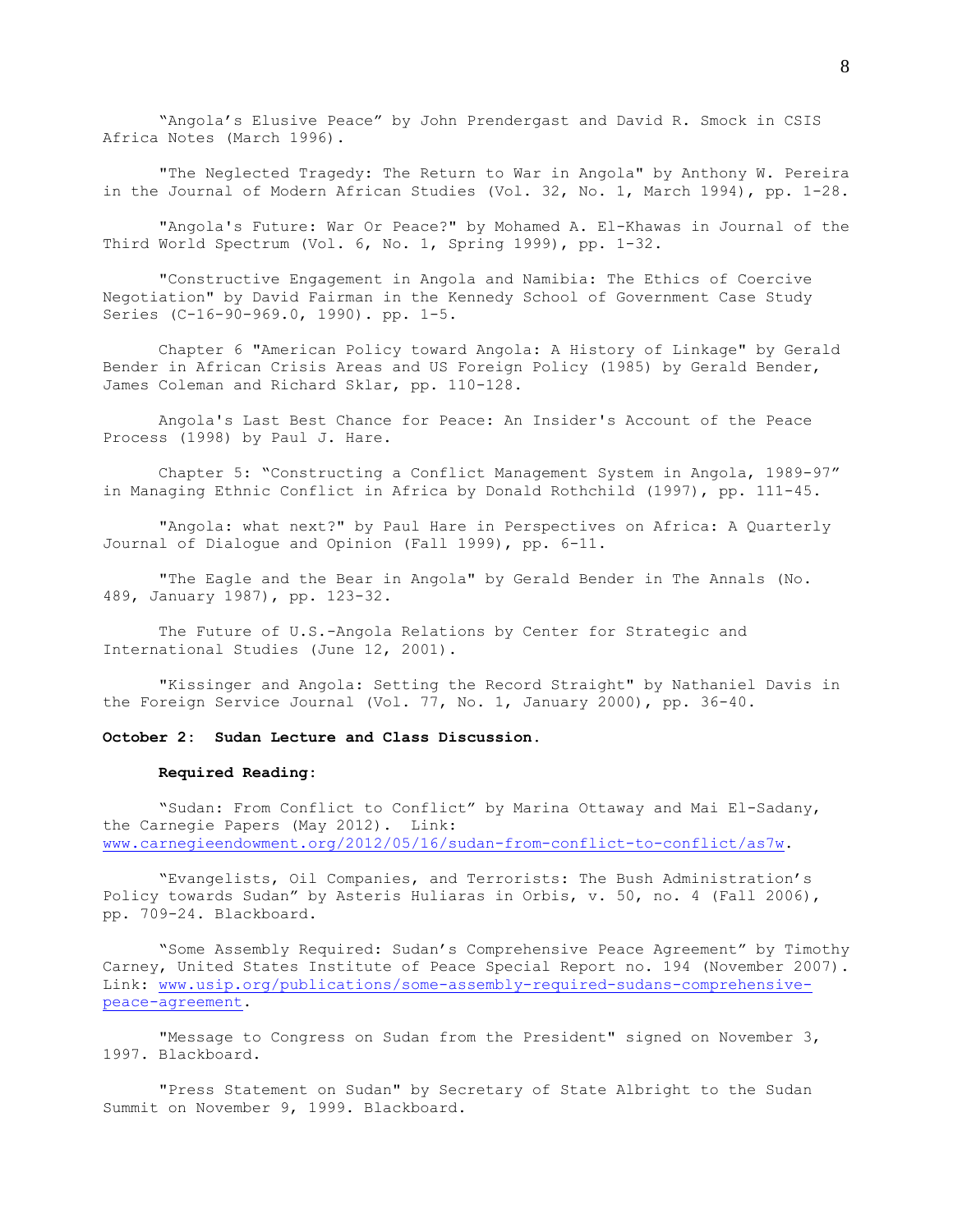#### **Reference Material:**

South Sudan: A Slow Liberation by Edward Thomas (2015).

South Sudan: From Revolution to Independence by Matthew LeRiche and Matthew Arnold (2012).

"Politics and Transition in the New South Sudan," International Crisis Group, Africa Report No. 172 (4 April 2011).

"Divisions in Sudan's Ruling Party and the Threat to the Country's Future Stability," International Crisis Group, Africa Report No. 174 (4 May 2011).

"Toward a New Republic of Sudan" by Jon Temin and Theodore Murphy, USIP Special Report (June 2011).

"The First Crack in Africa's Map? Secession and Self-Determination after South Sudan," by Terence McNamee, The Brenthurst Foundation Discussion Paper 2012/01.

Sudan by Richard A. Lobban, Jr. (2010).

The First Sudanese Civil War by Scopas S. Poggo (2009).

Sudan: The Elusive Quest for Peace by Ruth Iyob and Gilbert M. Khadiagala (2006).

"South Sudan: Origins and Implications of Emerging Insecurity Dynamics by Andrews Atta-Asamoah, Roba D. Sharamo and Philip M. Mwanzia, Institute for Security Studies Situation Report, July 29, 2011.

"Toward a New Republic of Sudan" by Jon Temin and Theodore Murphy, USIP Special Report, June 2011.

"Politics and Transition in the New South Sudan," International Crisis Group Africa Report No. 172, April 4, 2011.

Chapter 6 "The Failure of Making Unity Attractive," by Aleksi Ylonen in Regional Security in the Post-Cold War Horn of Africa edited by Roba Sharamo and Berouk Mesfin (April 2011), pp. 147-188.

Chapter 7 "Southern Sudan," by Lesley Anne Warner in Regional Security in the Post-Cold War Horn of Africa edited by Roba Sharamo and Berouk Mesfin (April 2011), pp. 189-220.

"Divisions in Sudan's Ruling Party and the Threat to the Country's Future Stability," International Crisis Group Africa Report No. 174, May 4, 2011.

"Sudan: Assessing Risks to Stability," by Richard Downie and Brian Kennedy, Center for Strategic and International Studies, June 2011.

Chapter 3: "Sudan: Total North-South Incompatibility" by Herman J. Cohen in Intervention in Africa (2000), pp. 60-86.

Chapter 11 "Peacemaking in Sudan" by Peter Woodward in Ending Africa's Wars ed. by Oliver Furley and Roy May (2006).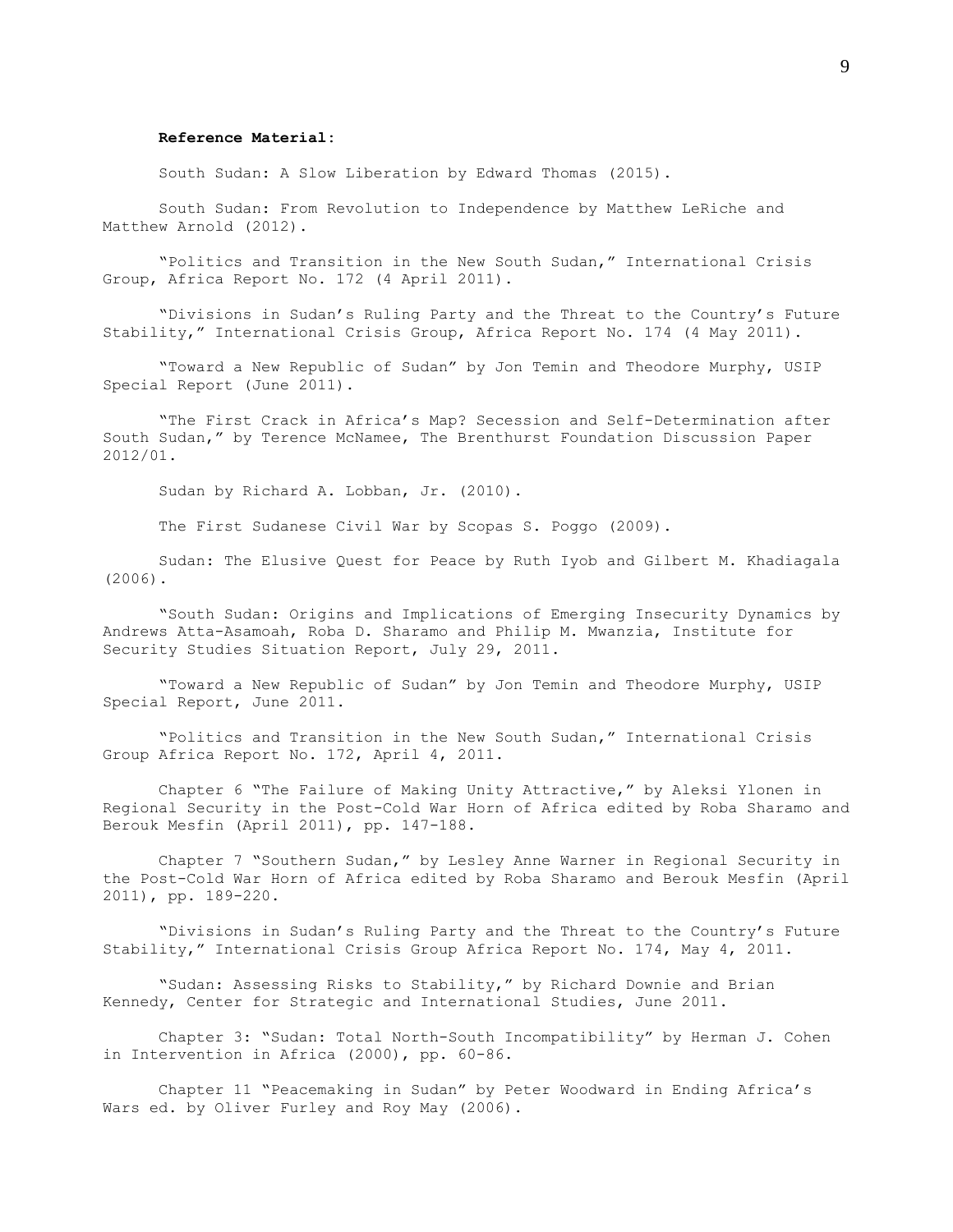Chapter 6: "Sudan, 1983-1993" by Mohammed O. Maundi, et. al. On Getting In: Mediators' Entry into the Settlement of African Conflicts (2006), pp. 123- 51.

US Foreign Policy and the Horn of Africa by Peter Woodward (2006).

"Civil War in Sudan: Paradox of Human Rights and National Sovereignty" by Judith Mayotte in the Journal of International Affairs, v. 47, no. 2, (Winter 1994), pp. 497-524.

"Sudan and the United States: Is a Decade of Tension Winding Down?" by Yehudit Ronen in Middle East Policy, v. 9, no. 1, (March 2002), pp. 94-107.

Sudan's Comprehensive Peace Agreement: The Long Road Ahead by International Crisis Group (31 March 2006)

Chapter 3: "Foreign Relations: Complex Geopolitics and Domestic Instability" in Sudan by Abdel Salam Sidahmed and Alsir Sidahmed (2005), pp. 65- 81.

Chapter 7 "Can Sudan Escape Its Intractability?" by J. Stephen Morrison and Alex de Waal in Grasping the Nettle ed. by Chester A. Crocker, Fen Osler Hampson, and Pamela Aall(2005), pp. 161-82.

"Sudan: Oil and War" by Jemera Rone in Review of African Political Economy (Vol. 30, No. 97, September 2003), pp. 504-10.

Chapter 7: "The Sudan" by Monica Kathina Juma in Dealing with Conflict in Africa ed. by Jane Boulden (2003), pp. 185-214.

"Chemical Weapons in the Sudan: Allegations and Evidence" by Michael Barietta in The Nonproliferation Review (Fall 1998).

"U.S. Policy to End Sudan's War" Report of the CSIS Task Force on U.S.- Sudan Policy (February 2001).

"Sudan: Liberation Movements, Regional Armies, Ethnic Militias & Peace" by John Young in Review of African Political Economy (Vol. 30. No. 97, September 2003), pp. 423-34.

The Root Causes of Sudan's Civil Wars by Douglas H. Johnson (2003).

"The Dynamics of War and Peace in Sudan" by John G. Nyuot Yoh in Conflict Trends (No. 4, 2001).

"Dealing with Al Shifa: Intelligence and Counter proliferation" by Eric Croddy in International Journal of Intelligence and Counterintelligence (Vol. 15, No. 1, Spring 2002), pp. 52-60.

Chapter 8: "Coalition Efforts to Repair Internal Conflict Management in Sudan, 1971-72" by Donald Rothchild in Managing Ethnic Conflict in Africa (1997), pp. 212-42.

"Sudan—Civil War and Genocide" by Francis M. Deng in Middle East Quarterly (Vol. 8, Winter 2001), pp. 13-21.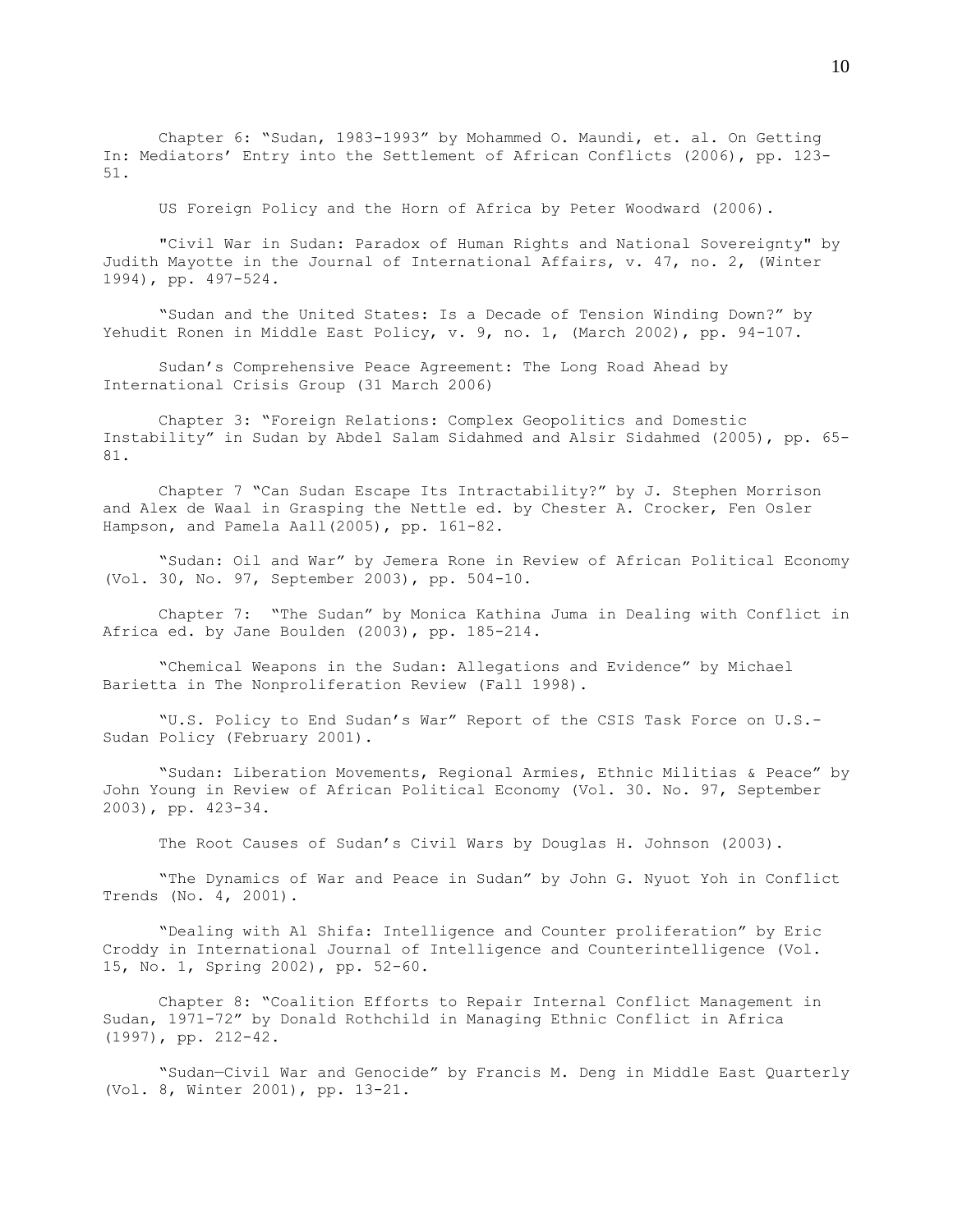"Sudan's Perfect War" by Randolph Martin in Foreign Affairs (Vol. 81, March/April 2002), pp. 111-27.

"Rogue States and Radicals: The United States and Sudan" in The Skull Beneath the Skin by Mark Huband (2001), pp. 253-76.

God, Oil & Country: Changing the Logic of War in Sudan by the International Crisis Group (2002).

"Civil War and Failed Peace Efforts in Sudan" by Taisier M. Ali and Robert O. Matthews in Civil Wars in Africa ed. by Taisier M. Ali and Robert O. Matthews (1999), pp. 193-220.

"Islam and Democracy: The 1999 Palace Coup in Sudan" by Stefano Bellucci in Middle East Policy (Vol. 7, June 2000), pp. 168-75.

Part II "Sudan: Endless Crusade" by Scott Peterson in Me Against My Brother: At War in Somalia, Sudan and Rwanda (2000), pp. 173-244.

Inside Sudan: Political Islam, Conflict and Catastrophe (1999) by Donald Petterson.

Requiem for the Sudan: War, Drought, and Disaster Relief on the Nile (1995) by J. Millard Burr and Robert O. Collins.

The Southern Sudan: The Problem of National Integration (1973) edited by Dunstan M. Wai.

Chapter 6 "Sudan: A New Political Character?" by Peter Woodward in The Horn of Africa (1994) by Charles Gurdon, pp. 76-89.

Chapter 7 "Sudan's Political and Economic Future: A Southern Perspective" by Bona Malwal in The Horn of Africa (1994) by Charles Gurdon, pp. 90-104.

Chapter 8 "Sudan's Political Future" by Charles Gurdon in the Horn of Africa (1994) by Charles Gurdon, pp. 105-114.

Chapter 11 "Adding Fuel to the Conflict: Oil, War and Peace in the Sudan" by Peter Nyot Kok in Beyond Conflict in the Horn (1992) by Martin Doornbos, Lionel Cliffe, Abdel Ghaffar M. Ahmed and John Markakis, pp. 104-113.

Chapters 10-11 "The United States and Sudan" in the United States and the Horn of Africa (1997) by Okbazghi Yohannes, pp. 261-333.

Civil War in Sudan (1993) by M.W. Daly and Ahmed Alawad Sikainga.

"The Use of Force to Respond to Terrorist Attacks: The Bombing of Sudan and Afghanistan" by Jules Lobel in the Yale Journal of International Law (Vol. 24, No. 2, Summer 1999).

"Africans, Arabs, and Islamists: From the Conference Tables to the Battlefields in the Sudan" by Robert O. Collins in African Studies Review (Vol. 42, September 1999), pp. 105-23.

"Somalia's and Sudan's Race to the Fore in Africa" by J. Stephen Morrison in The Washington Quarterly (Vol. 25, Spring 2002), pp. 191-205.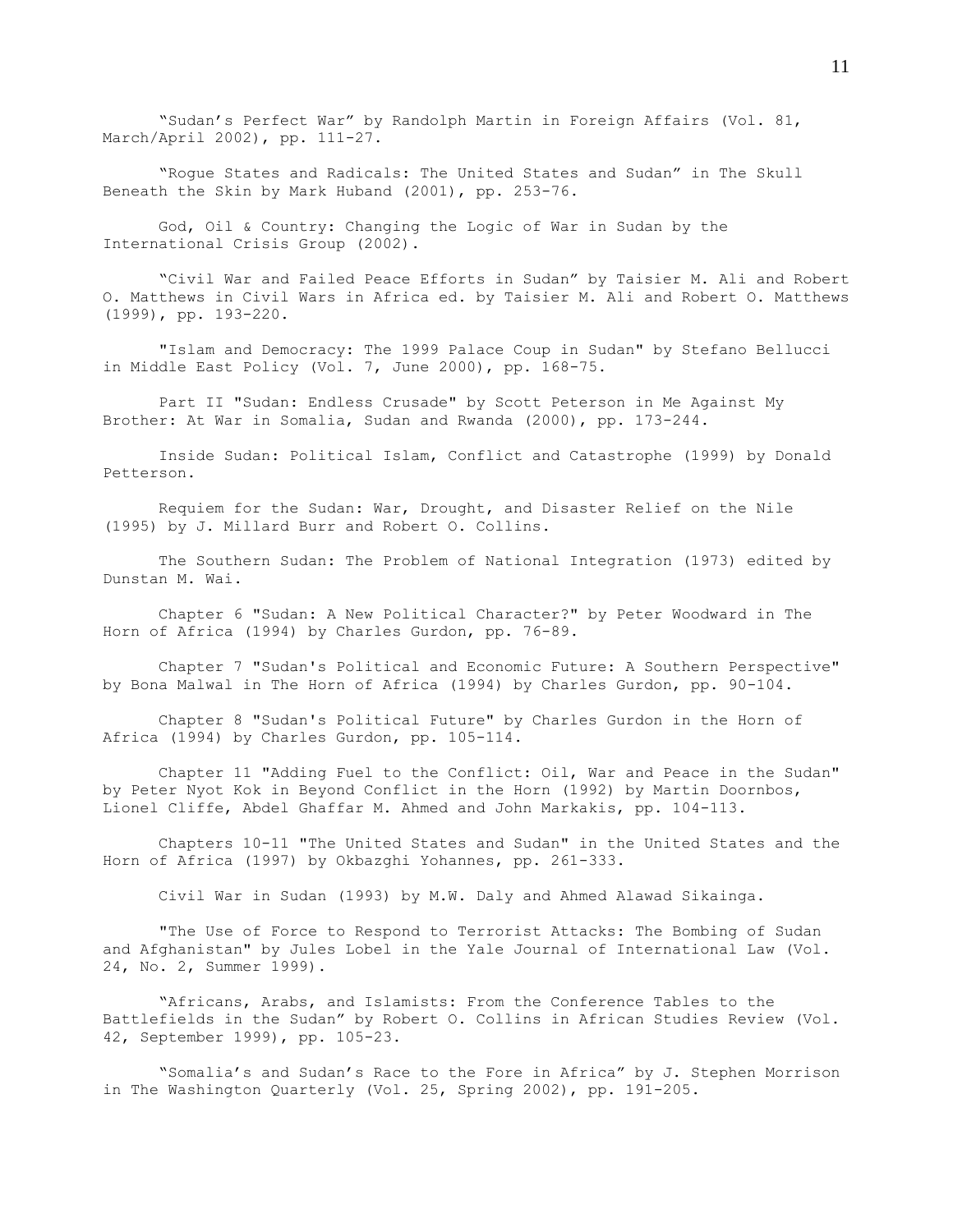"Crisis in Sudan and northern Uganda" statement by Assistant Secretary of State Rice before the Subcommittee on Africa and on International Operations and Human Rights of the House International Relations Committee, July 29, 1998.

"Addis Ababa Agreement: Was It Destined to Fail and Are There Lessons for the Current Sudan Peace Process?" by David Shinn in Les Annales d'Ethiopie (Vol. 20, 2004), pp. 239-59.

Southern Sudan: Too Many Agreements Dishonoured by Abel Alier (1990).

### **October 16: Sudan Small Group Briefing.**

The class will be divided into small groups of students. Each group will have a different scenario and, based on assignments the previous week, will present an oral brief to a fictional assistant secretary of state for African affairs. The briefings should contain a brief background of the situation, a statement of the current problem, options for resolving the problem and a recommendation to the assistant secretary. Each group can divide up the presentation as it wishes. Grades are based individually, not as a group.

## **Required Reading:**

"Sudan: Humanitarian Crisis, Peace Talks, Terrorism, and U.S. Policy" by Ted Dagne (April 12, 2006). Link: [http://fas.org/sgp/crs/row/IB98043.pdf.](http://fas.org/sgp/crs/row/IB98043.pdf)

"Remarks on Darfur and Sanctions" by John D. Negroponte, Adam Szubin, and Andrew Natsios (May 29, 2007). Link: [http://2001-](http://2001-2009.state.gov/s/d/2007/85716.htm) [2009.state.gov/s/d/2007/85716.htm.](http://2001-2009.state.gov/s/d/2007/85716.htm)

"Hearing on Sudan" by David H. Shinn (30 July 2009). Go to my blog at [http://davidshinn.blogspot.com.](http://davidshinn.blogspot.com/) Then go to Hearing on Sudan under Horn of Africa on the right side bar.

"Stuck in the Mud – The Obama Administration's Civil War over Sudan," by Josh Rogin in Foreign Policy (29 January 2010). Link: http://thecable.foreignpolicy.com/posts/2010/01/29/inside the nsc deputies meeti ng on sudan.

"US-Sudan Relations" by Princeton N. Lyman, US Special Envoy for Sudan and South Sudan, Address to the Atlantic Council on 1 August 2012. Link: [http://photos.state.gov/libraries/sudan/733609/diraram/US-](http://photos.state.gov/libraries/sudan/733609/diraram/US-Sudan%20speech072312.pdf)[Sudan%20speech072312.pdf.](http://photos.state.gov/libraries/sudan/733609/diraram/US-Sudan%20speech072312.pdf)

"Unmade in the USA: The Inside Story of a Foreign Policy Failure," by Ty McCormick in Foreign Policy (25 February 2015). Link: [http://foreignpolicy.com/2015/02/25/unmade-in-the-usa-south-sudan-bush-obama/.](http://foreignpolicy.com/2015/02/25/unmade-in-the-usa-south-sudan-bush-obama/)

**October 23: Eritrea/Ethiopia Lecture, Class Discussion and Designation of Embassy Positions for Role Playing.**

**The policy paper is due today.**

**Required Reading:**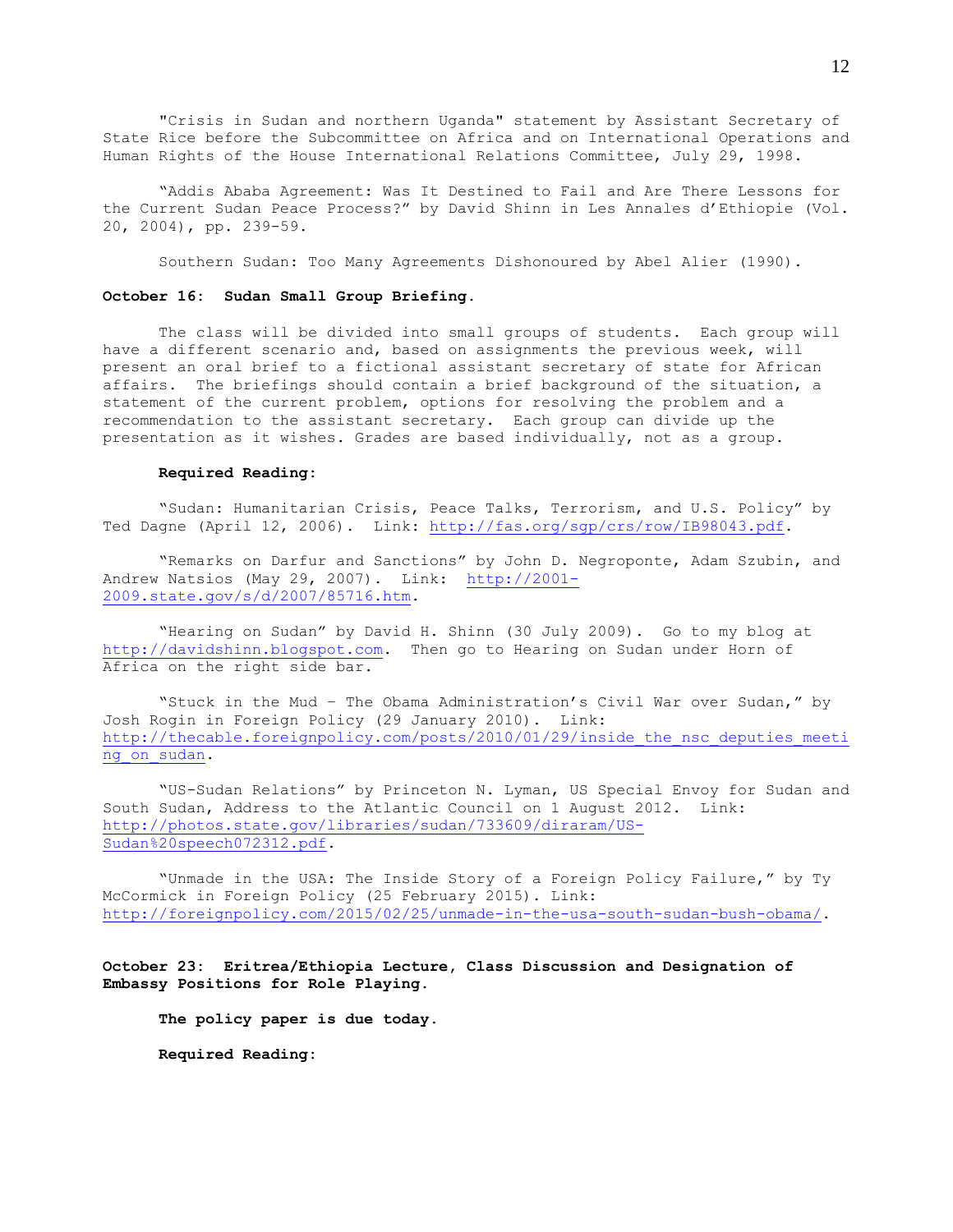"The War between Ethiopia and Eritrea" by Patrick Gilkes and Martin Plaut in Foreign Policy in Focus (11 October 2005). Link: http://fpif.org/the war between ethiopia and eritrea/.

"Eritrea's War against Ethiopia - IV - The American Role" by Paul B. Henze, personal paper (June 27, 2000). Blackboard.

"The Ethiopian-Eritrean War: US Policy Options" testimony by Assistant Secretary of State for African Affairs Susan Rice before the House International Relations Africa Subcommittee on May 25, 1999. Blackboard.

"The Ethiopia-Eritrea Border Conflict and the Role of the International Community" by Siphamandla Zondi and Emmanuel Rejouis in Accord (2006). Link: [http://www.accord.org.za/ajcr-issues/%EF%BF%BCthe-ethiopia-eritrea-border](http://www.accord.org.za/ajcr-issues/%EF%BF%BCthe-ethiopia-eritrea-border-conflict-and-the-role-of-the-international-community/)[conflict-and-the-role-of-the-international-community/.](http://www.accord.org.za/ajcr-issues/%EF%BF%BCthe-ethiopia-eritrea-border-conflict-and-the-role-of-the-international-community/)

US Organizations and Roles: Embassy Organization. Link: [www.globalsecurity.org/military/library/policy/army/fm/90-29/Ch2.htm.](http://www.globalsecurity.org/military/library/policy/army/fm/90-29/Ch2.htm)

## **Reference Material:**

The 1998-2000 War between Eritrea and Ethiopia: An International Legal Perspective (2009) by Andrea De Guttry, Harry H.G. Post and Gabriella Venturini.

"Beyond the Fragile Peace between Ethiopia and Eritrea: Averting New War" by the International Crisis Group (2008).

"Towards New Peacekeeping Partnerships in Africa? The OAU Liaison Mission in Ethiopia-Eritrea" by Festus Aboagye in African Security Review (Vol. 10, 2001).

Eritrea's War by Paul Henze (2001).

UN Security Council, "Report of the Secretary-General on Ethiopia and Eritrea", November 1, 2007.

"Ethiopia-Eritrea Ties: Past, Present, Future," by M. Venkataraman, Africa Quarterly, vol. 47, no. 1 (February-April 2007), pp. 52-61.

"Briefing: The Eritrean-Ethiopian Border Dispute" by J. Abbink in African Affairs, v. 97, no. 389, (October 1998), pp. 551-565.

Chapters 3 & 10 from War in the Horn: The Conflict between Eritrea and Ethiopia (1999) by Patrick Gilkes and Martin Plaut.

"The Ethiopia-Eritrea Border Conflict and the Role of the International Community" by Siphamandla Zondi and Emmanuel Rejouis in African Journal on Conflict Resolution (Vol. 6, No. 2, 2006).

Chapter 5: "New Friends for the US? Ethiopia, Eritrea and Djibouti" in US Foreign Policy and the Horn of Africa by Peter Woodward (2006).

Chapter 7: "Ethiopia-Eritrea, 1998-2000" by Mohammed O. Maundi, et. al. in Getting In: Mediators' Entry into the Settlement of African Conflicts (2006), pp.153-73.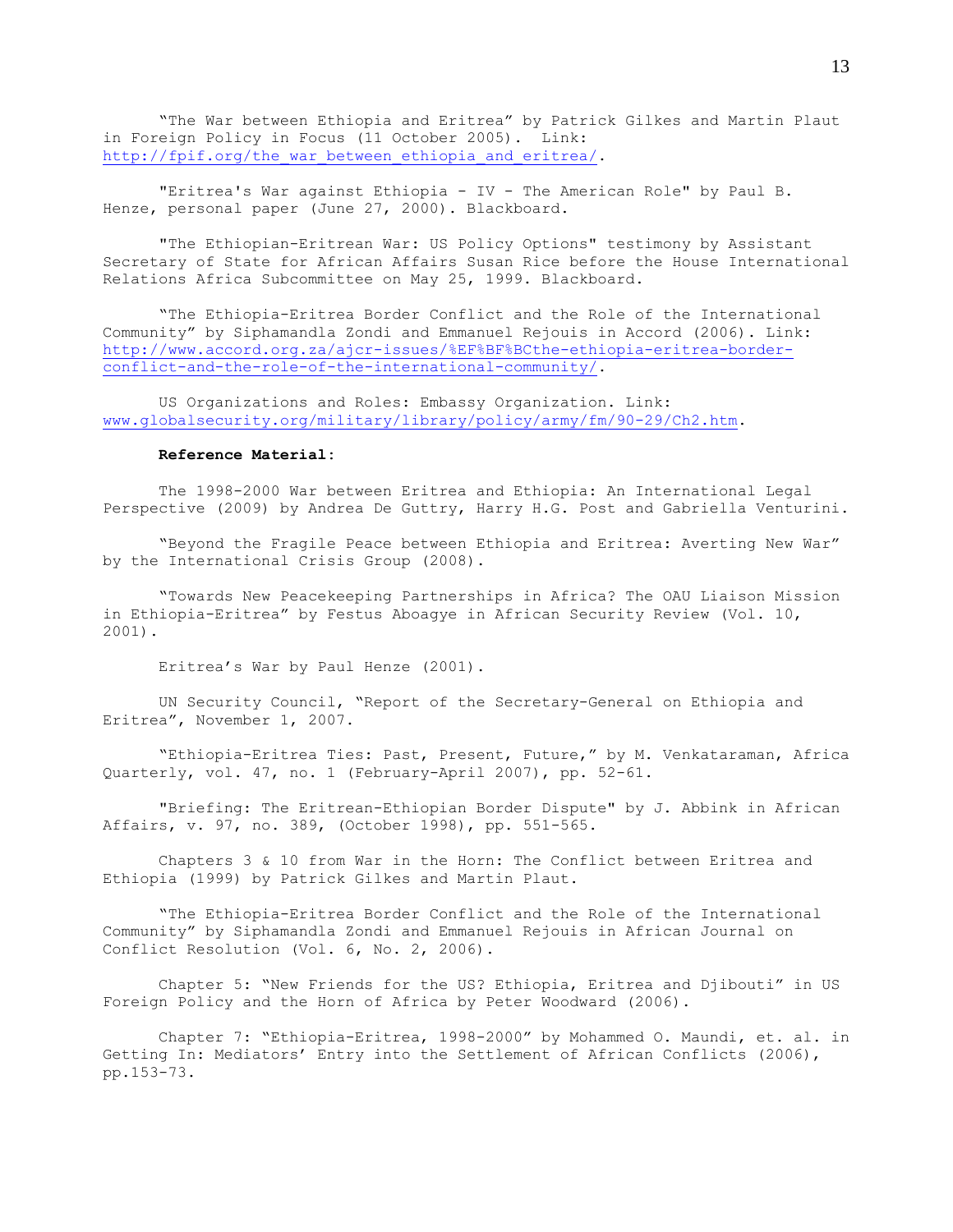"Ethiopia and Eritrea at War: Saga of Triumph and Tragedy at the Dawn of the Millennium" by Paulos Milkias in Horn of Africa (Vol. 17, December 1999), pp. 33-71.

"The Ethiopia-Eritrea War" by Leenco Lata in Review of African Political Economy (Vol. 30, No. 97, September 2003), pp. 369-88.

Chapter 5: "Reconstructing and Defining the Post-Cold War State: The Horn of Africa" in United Nations Peacekeeping in Africa since 1960 by Norrie MacQueen (2002), pp. 221-31.

Chapter 6: "The Ethio-Eritrean 1998-2000 War: Origins and Effects" in Anatomy of an African Tragedy by Kidane Mengisteab and Okbazghi Yohannes (2005), pp. 229-64.

"Ethiopia-Eritrea: Proxy Wars and Prospects of Peace in the Horn of Africa" by Jon Abbink in Journal of Contemporary Studies (Vol. 21, No. 3, September 2003), pp. 407-25.

Chapter 6: "The Ethiopia-Eritrea War" by Leenco Lata in Dealing with Conflict in Africa ed. by Jane Boulden (2003), pp. 153-84.

Shattered Illusion, Broken Promise: Essays on the Eritrea-Ethiopia Conflict (1998-2000) (2002) by Tekie Fessehatzion.

"Ethiopia and Eritrea: Fratricidal Conflict in the Horn" by Richard Cornwell in African Security Review (Vol. 7, 1998).

"The Ethiopia-Eritrea Conflict: A Fragile Peace" by Fiona Lortan in African Security Review (Vol. 9, 2000).

"Some Latent Factors in the Ethio-Eritrean Conflict" by Kidane Mengisteab in Eritrean Studies Review (Vol. 3, 1999), pp. 89-106.

"The Eritrea-Ethiopia Border Arbitration" by Philip White in Review of African Political Economy (Vol. 92, No. 92, June 2002), pp. 345-56.

"Explaining the Unexplainable: The Eritrea-Ethiopia Border War" by Tekie Fessehatzion in Eritrean Studies Review (Vol. 3, 1999), pp. 227-41.

Chapter 6 "The International Context of Internal War: Ethiopia/Eritrea" by Terrence Lyons in Africa in the New International Order (1996) by Edmond J. Keller and Donald Rothchild, pp. 85-99.

"Ethiopia and Eritrea: From Cooperation to Competition" by Tekeste Negash in Ethiopian Review (Vol. 8, No. 3, July-August 1998), pp. 34-37.

Unfinished Business: Ethiopia and Eritrea at War ed. by Dominique Jacquin-Berdal and Martin Plaut (2004).

"Reflections on Ethiopian and Eritrean Relations" by Mesfin Araya in Ethiopian Review (Vol. 8, No. 3, July-August 1998), pp. 37-40.

Chapter 8 "The American Dilemma on the Horn" by Bereket H. Selassie in African Crisis Areas and US Foreign Policy (1985) by Gerald Bender, James Coleman and Richard Sklar, pp. 163-177.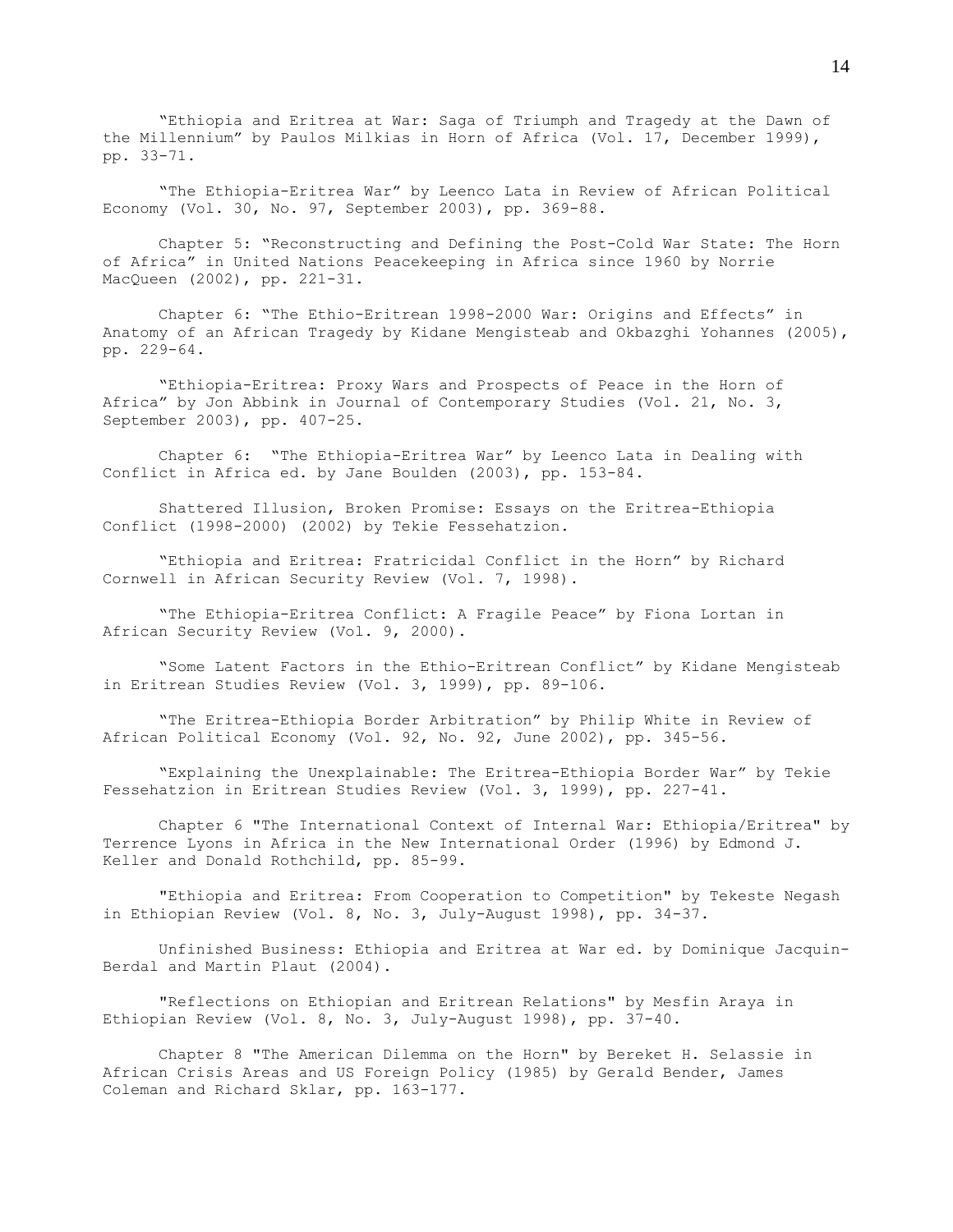Chapters 1-6 "The United States and Ethiopia" and "The United States and Eritrea" in The United States and the Horn of Africa (1997) by Okbazghi Yohannes, pp. 13-196.

Chapter 3 "The Ethiopian-Eritrean War of 1998-2000," by Kidist Mulugeta in Regional Security in the Post-Cold War Horn of Africa edited by Roba Sharamo and Berouk Mesfin (April 2011), pp. 31-64.

"Towards a Cold Peace? The Outcome of the Ethiopia-Eritrea War of 1998- 2000" by Martin Plaut in Review of African Political Economy, v. 28, no. 87 (March 2001), pp. 125-29.

Chapter 4 "The Causes and Consequences of the Eritrean-Ethiopian Border Conflict," by Daniel R. Mekonnen and Paulos Tesfagiorgis in Regional Security in the Post-Cold War Horn of Africa edited by Roba Sharamo and Berouk (April 2011), pp. 65-94.

# **October 30: Eritrea/Ethiopia Role Playing.**

Members of the class will have been given assignments to play the role of an official (ambassador, political officer, security officer, intelligence officer, defense attache, USAID chief, information officer, etc.) at the American Embassy in Addis Ababa, Ethiopia, or the American Embassy in Asmara, Eritrea. Starting with the beginning of the dispute in May 1998 and continuing chronologically, I will describe the policy dilemma facing the US and then call on an embassy officer in Addis Ababa and Asmara to propose a response to Washington or to the ambassador. Each student (officer) will be asked to respond to two situations by the time we have completed the role-playing. The responses should provide solid advice for American policy, taking into account the bilateral relationship with Ethiopia and Eritrea.

## **Required Reading:**

"Ethiopia and Eritrea: Allergic to Persuasion" by Sally Healy and Martin Plaut, Chatham House Briefing Paper (January 2007). Link: [https://www.chathamhouse.org/sites/files/chathamhouse/public/Research/Africa/bpe](https://www.chathamhouse.org/sites/files/chathamhouse/public/Research/Africa/bpethiopiaeritrea.pdf) [thiopiaeritrea.pdf.](https://www.chathamhouse.org/sites/files/chathamhouse/public/Research/Africa/bpethiopiaeritrea.pdf)

United Nations Security Council Resolution 1312 To Establish United Nations Mission in Ethiopia and Eritrea (July 31, 2000). Link: [http://www1.umn.edu/humanrts/resolutions/SC00/1312SC00.html.](http://www1.umn.edu/humanrts/resolutions/SC00/1312SC00.html)

"Eritrea and Ethiopia: Beyond the Impasse," by Jason Mosley (April 2014). Link: [http://www.chathamhouse.org/sites/files/chathamhouse/home/chatham/public\\_html/si](http://www.chathamhouse.org/sites/files/chathamhouse/home/chatham/public_html/sites/default/files/20140410EritreaEthiopiaMosley.pdf) [tes/default/files/20140410EritreaEthiopiaMosley.pdf.](http://www.chathamhouse.org/sites/files/chathamhouse/home/chatham/public_html/sites/default/files/20140410EritreaEthiopiaMosley.pdf)

"Ethiopia and Eritrea in Turmoil: Implications for Peace and Security in a Troubled Region," Institute for Security Studies Situation Report (1 December 2008). Link: [https://www.issafrica.org/uploads/SITREPETHERIT301108.PDF.](https://www.issafrica.org/uploads/SITREPETHERIT301108.PDF)

**November 6: Somalia Lecture, Class Discussion and Designation of Positions for Role Playing.** 

**Required Reading:**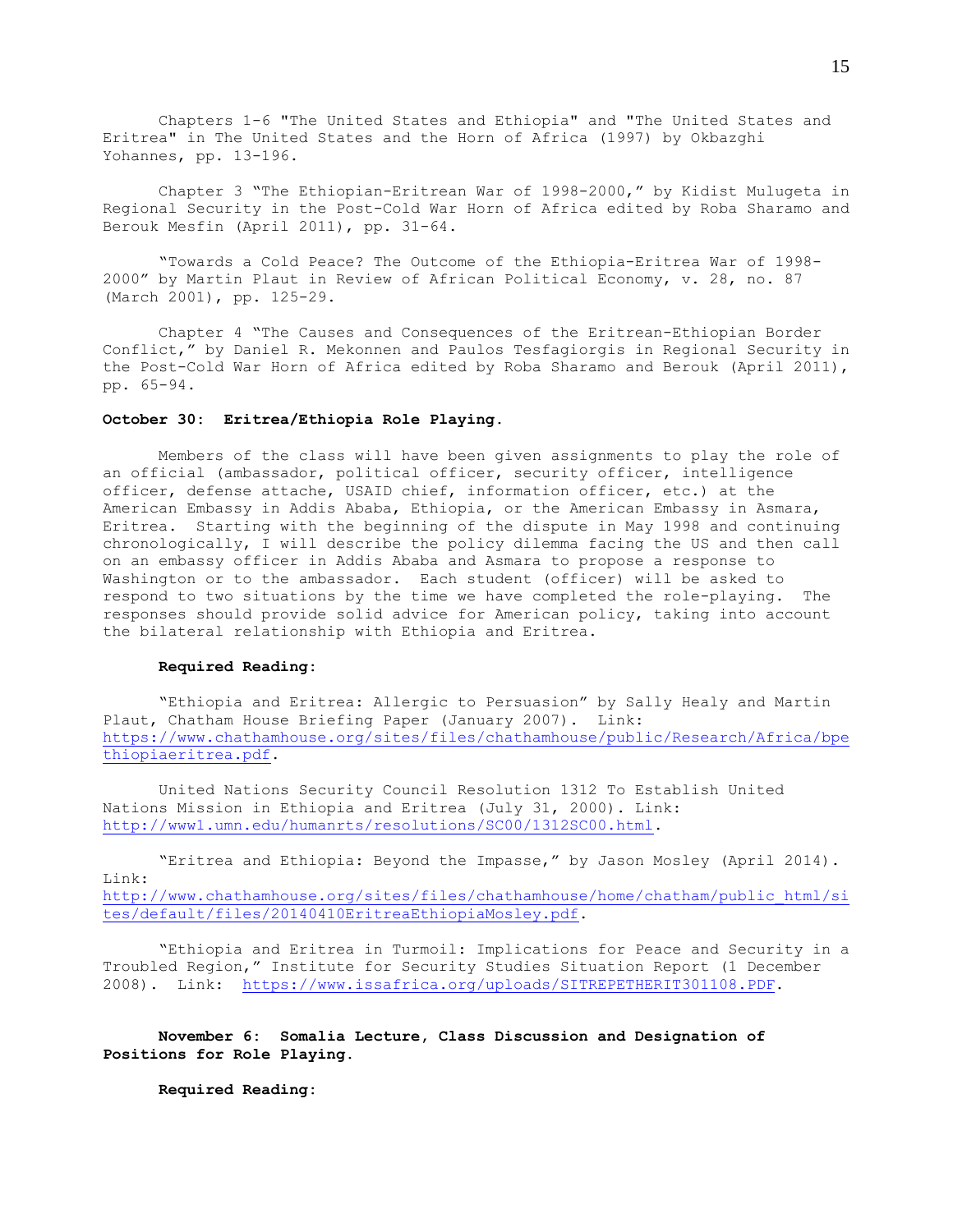Report to the Congress on US Policy in Somalia dated October 13, 1993. Blackboard.

"Some Observations on Somalia's Past and Future" by Thomas J. Callahan in CSIS Africa Notes, (March 1994). Link: [https://csis-prod.s3.amazonaws.com/s3fs](https://csis-prod.s3.amazonaws.com/s3fs-public/legacy_files/files/publication/anotes_0394.pdf)[public/legacy\\_files/files/publication/anotes\\_0394.pdf.](https://csis-prod.s3.amazonaws.com/s3fs-public/legacy_files/files/publication/anotes_0394.pdf)

Chapter 9 "US Government Decisionmaking Processes during Humanitarian Operations in Somalia" by James L. Woods in Learning from Somalia (1997) by Walter Clarke and Jeffrey Herbst. Blackboard.

Chapter 10 "Relations between the United States and United Nations in Dealing with Somalia" by Jonathan T. Howe in Learning from Somalia (1997) by Walter Clarke and Jeffrey Herbst. Blackboard.

Chapter 11 "Congress and the Somalia Crisis" by Harry Johnston and Ted Dagne in Learning from Somalia (1997) by Walter Clarke and Jeffrey Herbst. Blackboard.

#### **Reference Material:**

The Roots of Somali Political Culture (2015) by M.J. Fox.

Governance: The Scourge and Hope of Somalia (2010) by Ismail Ali Ismail.

Somalia at the Crossroads: Challenges and Perspectives on Reconstitution a Failed State (2007) by Abdulahi A. Osman and Issaka K. Souare.

"Curing the Somalia Syndrome Analogy, Foreign Policy Decision Making, and the Rwandan Genocide" by Darren C. Brunk in Foreign Policy Analysis, vol. 4, issue 3 (July 2008), 301-320.

Humanitarianism under Fire: The US and UN Intervention in Somalia by Kenneth R. Rutherford (2008).

"Somalia: Current Conditions and Prospects for a Lasting Peace," by Ted Dagne, Congressional Research Service, June 29, 2011.

UN Security Council, "Report of the Monitoring Group on Somalia and Eritrea," July 13, 2012.

"Al-Qaeda in East Africa and the Horn," by David H. Shinn in The Journal of Conflict Studies, vol. 27, no. 1 (summer 2007).

"Al-Shabaab's Foreign Threat to Somalia," by David H. Shinn in Orbis, vol. 55, no. 2 (Spring 2011), 203-215.

Chapter 4 "Somalia, 1988-1993" by I. William Zartman in Cowardly Lions (2005).

US Foreign Policy and the Horn of Africa by Peter Woodward (2006).

Chapter 6: "From Famine Relief to Humanitarian War: The US and UN Intervention in Somalia" by Nicholas J. Wheeler in Saving Strangers (2000).

Chapter 5: "UNOSOM and Somalia, 1992-1995" in United Nations Peacekeeping in the Post-Cold War Era by John Terence O'Neil and Nicholas Rees (2005).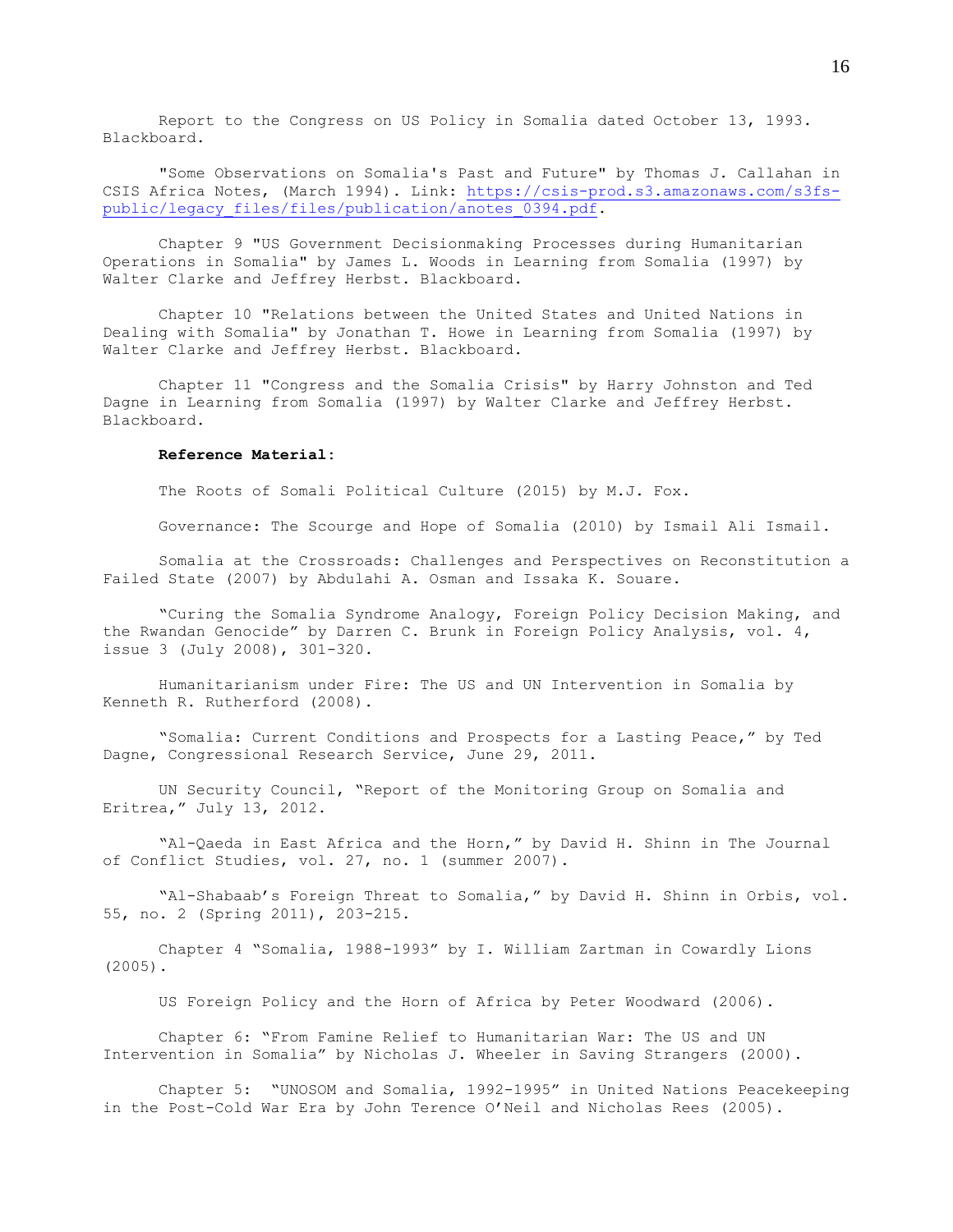"Peace-Building and Democracy – Lessons of Somalia and Somaliland" by Rakiah Omaar in Global Challenges and Africa: Report of the 2004 Tswalu Dialogue (2004), pp. 83-92.

Chapter 20: "Somalia: 1992 to 1993," in Behind Embassy Walls by Brandon Grove (2005).

Chapter 5: "Somalia" in Battle Ready by Tom Clancy, Tony Zinni and Tony Koltz (2004).

The Effort to Save Somalia: August 1992 – March 1994 by Walter S. Poole (2005).

"Peacekeeping and Policing in Somalia" by Lynn Thomas and Steve Spataro in Policing the New World Disorder ed. by Robert B. Oakley, Michael J. Dziedzic and Eliot M. Goldberg (1998), pp. 175-214.

"State Collapse in Somalia: Second Thoughts" by Ken Menkhaus in Review of African Political Economy (Vol. 30, No. 97, September 2003), pp. 405-22.

"Sources of Humanitarian Intervention: Beliefs, Information, and Advocacy in the U.S. Decisions on Somalia and Bosnia" by Jon Western in International Security (Vol. 26, No. 4, Spring 2002), pp. 112-42.

Chapter 5: "Reconstructing and Defining the Post-Cold War State: The Horn of Africa" in United Nations Peacekeeping in Africa since 1960 by Norrie MacQueen (2002), pp. 197-221.

Chapter 14: "UNOSOM II: Not Failure, Not Success" by Gary Anderson in Beyond Traditional Peacekeeping ed. by Donald C.F. Daniel and Bradd C. Hayes (1995), pp. 267-81.

"Somalia: Alternative Scenarios for Political Reconstruction" by Martin Doornbos in African Affairs (Vol. 101, January 2002), pp. 93-107.

Chapter 8: "Introduction to Anarchy: Humanitarian Intervention and State-Building in Somalia: by William J. Durch in UN Peacekeeping, American Politics, and the Uncivil Wars of the 1990s ed. by William Durch (1996).

Chapter 8: "Somalia: Better Late than Never" in Intervening in Africa by Herman J. Cohen (2000), pp. 197-217,

Chapter 12: "The Mogadishu Line: The United Nations and Somalia" in The Skull Beneath the Skin by Mark Huband (2001), pp. 277-306.

"From Peacekeeping to Peace Enforcement: The UN Operation in Somalia" by Ramesh Thakur in The Journal of Modern African Studies (Vol. 32, No. 3, September 1994), pp. 387-410.

"The US Military Intervention in Somalia: A Hidden Agenda?" by Jeffrey A. Lefebvre in Middle East Policy (Vol. 11, No. 1, Winter 1993), pp. 44-62.

"Part I: Somalia: Warlords Triumphant" by Scott Peterson in Me Against My Brother: At War in Somalia, Sudan and Rwanda (2000), pp. 3-169.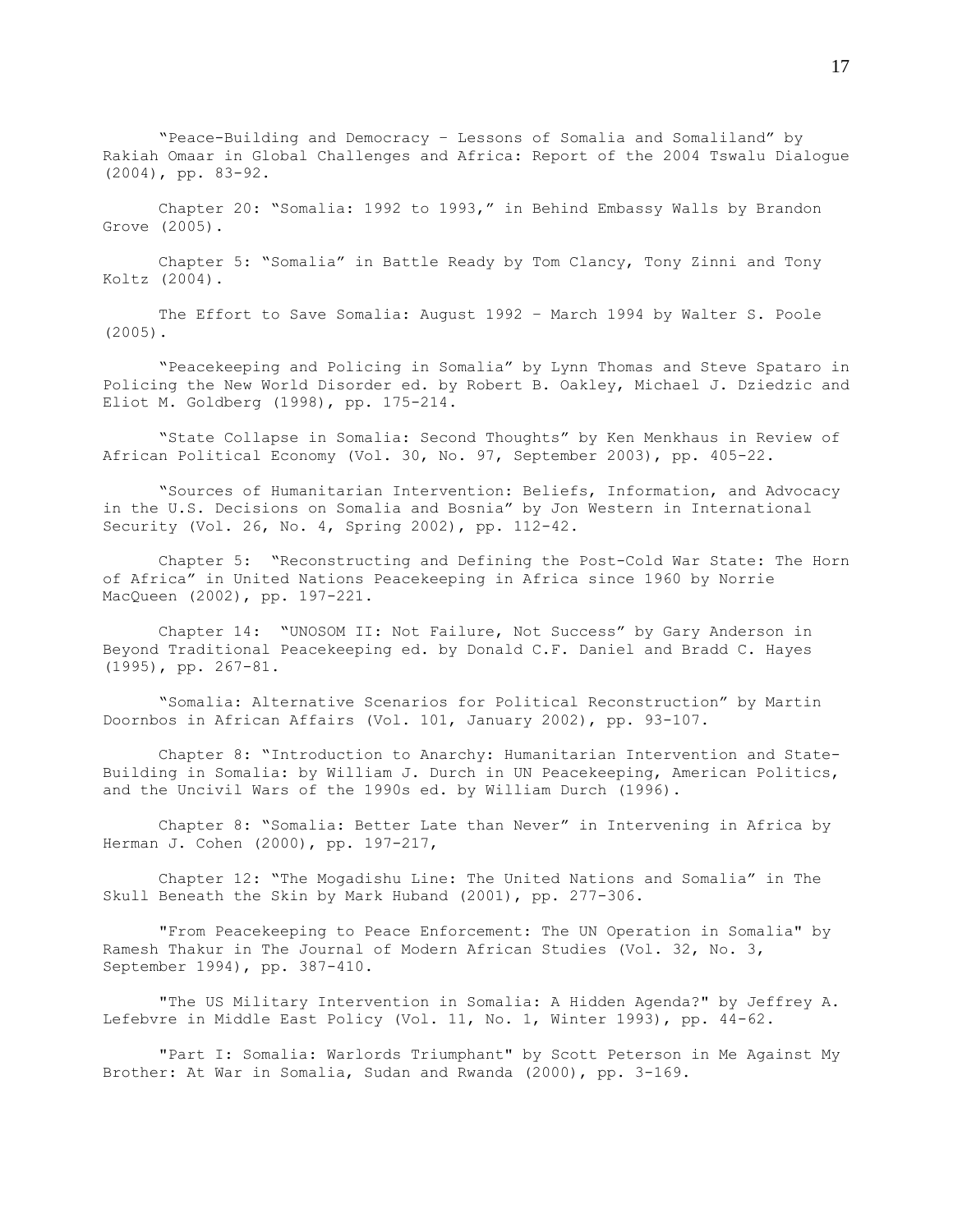"Television News and American Intervention in Somalia: The Myth of a Media-driven Foreign Policy" by Jonathan Mermin in Political Science Quarterly (Vol. 112, No. 3, Fall 1997), pp. 385-403.

Chapter 4 "Somalia" by Ioan Lewis and James Mayall in The New Interventionism 1991-1994 (1996) by James Mayall, pp. 94-124.

"A 'Seamless' Transition: United States and United Nations Operations in Somalia--1992-1993 (A)" Kennedy School of Government Case Program (C09-96- 1324.0, 1996), pp. 1-52.

Chapter 4 "Descent into Chaos: Somalia, January 1991 - December 1992" by Patrick Gilkes in The Horn of Africa (1994) by Charles Gurdon, pp. 47-60.

Chapter 10 "Somalia and the United States, 1977-83: The New Relationship" by Donald K. Petterson in African Crisis Areas and US Foreign Policy (1985) by Gerald Bender, James Coleman and Richard Sklar, pp. 194-204.

Chapter 4 "Somalia: The Structure of Dissolution" by Anna Simons in The African State at a Critical Juncture (1998) by Leonardo A. Villalon and Phillip A. Huxtable, pp. 57-73.

Somalia: The Missed Opportunities (1994) by Mohamed Sahnoun.

Chapters 7-10 in Peace Operations: Tackling the Military, Legal and Policy Challenges (1997) by Major Michael Kelly.

Losing Mogadishu: Testing US Policy in Somalia (1995) by Jonathan Stevenson.

Chapter 13 "In the Name of the Cold War: How the West Aided and Abetted the Barre Dictatorship of Somalia" by Mohamed Diriye Abdullahi in Genocide, War Crimes and the West edited by Adam Jones (2004).

"Somalia: Political Order in a Stateless Society" by Ken Menkhaus in Current History (Vol. 97, No. 619, May 1998), pp. 220-225.

"With the Best of Intentions: Lessons from UNOSOM I and II" by Paul F. Diehl in Studies in Conflict and Terrorism (Vol. 19, No. 2, April-June 1996), pp. 153-177.

"Somalia and the Future of Humanitarian Intervention" by Walter Clarke and Jeffrey Herbst in Foreign Affairs (Vol. 75, No. 2, March-April 1996), pp. 70-86.

The United Nations and Somalia, 1992-1996 (1996) by the Department of Public Information of the United Nations.

Chapters 7-9 "The United States and Somalia" in the United States and the Horn of Africa (1997) by Okbazghi Yohannes, pp. 199-257.

"Operation Restore Hope: The Bush Administration's Decision to Intervene in Somalia" by Maryann Cusimano, Case Study 463 (1995), Georgetown University's Institute for the Study of Diplomacy.

"Key Decisions in the Somalia Intervention" by Ken Menkhaus and Louis Ortmayer, Case Study 464 (1995), Georgetown University's Institute for the Study of Diplomacy.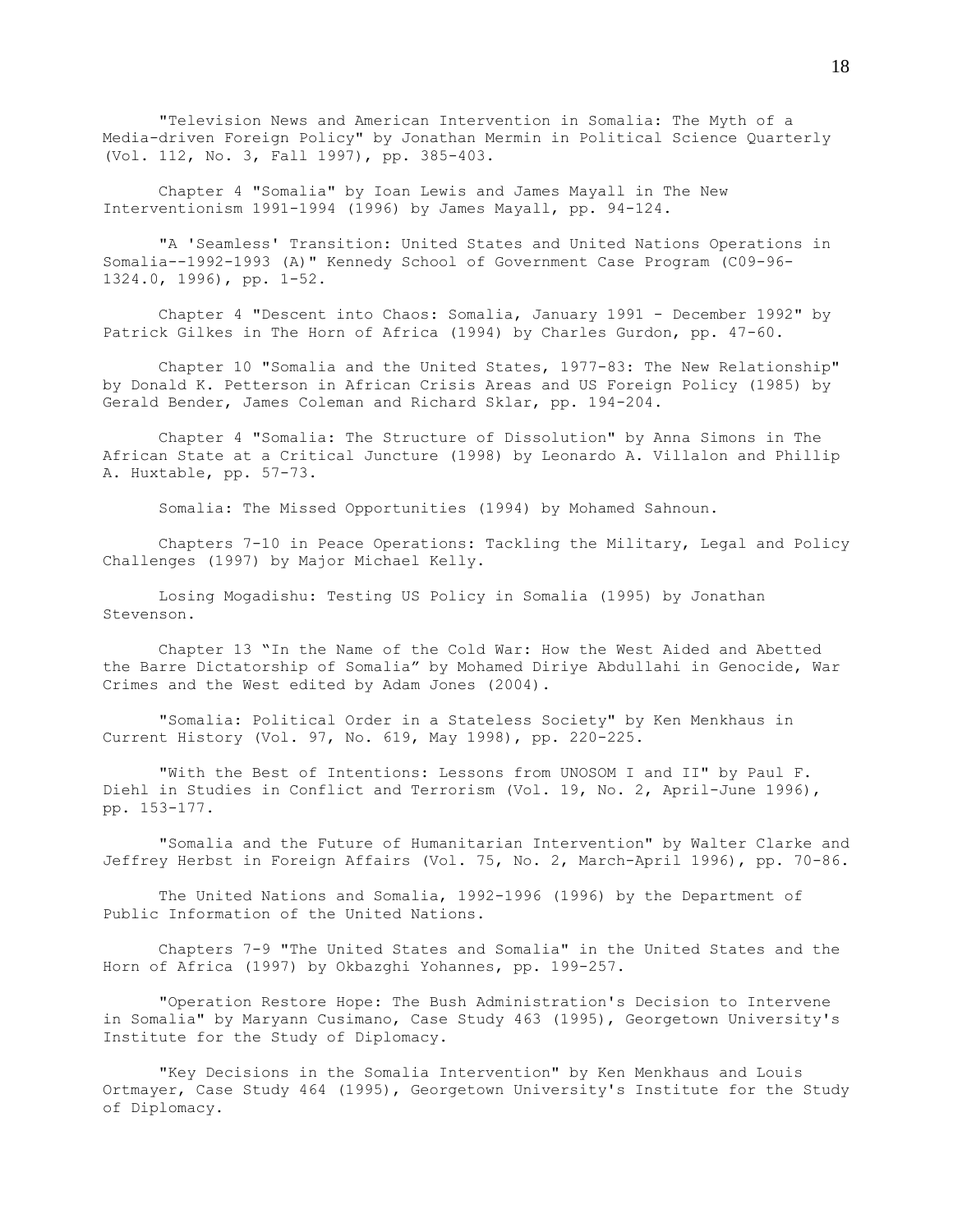"The Clinton Administration and Multilateral Peace Operations" by Ivo Daalder, Case Study 462 (1994), Georgetown University's Institute for the Study of Diplomacy.

Chapter 4 "The United States, the United Nations and Somalia" by Jonathan Howe in Conflict and Its Resolution in Contemporary Africa (1977) by Harry West, pp. 55-72.

Chapter 5 "Peacekeeping and Humanitarian Crises" by Robert Oakley in Conflict and Its Resolution in Contemporary Africa (1977) by Harry West, pp. 73- 92.

"Somalia: Options for Congress and US Policy" by Richard P. Cronin in CRS Report for Congress (October 15, 1993).

## **November 13: Continue Somalia Lecture and Discussion Followed by Role Playing.**

The role play exercise will be organized on a chronological basis beginning in the fall of 1992 and continue until early in 1994. Each student will play the role of an actual participant in the Somalia intervention. I will set the scene and then ask what the actual participant did or probably did in that situation. Each student will be asked to intervene two times by the time the role play is completed.

#### **Required Reading:**

"The Problems of Doing Good: Somalia As a Case Study in Humanitarian Intervention" by Alberto Coll, Case Study 518 (1997), Georgetown University's Institute for the Study of Diplomacy. Purchase on-line as noted p. 1.

"President Bush's Decision to Protect Humanitarian Operations" in Somalia and Operation Restore Hope: Reflections on Peacemaking and Peacekeeping (1995) by John L. Hirsch and Robert B. Oakley. Blackboard.

"A 'Seamless' Transition: United States and United Nations Operations in Somalia--1992-1993 (B)" Kennedy School of Government Case Program (C09-96- 1325.0, 1996). Blackboard.

#### **November 20: Continue Somalia Role Playing.**

#### **Required Reading:**

"Somalia" testimony by David Shinn, Director, Office of East African Affairs, before the House Subcommittee on Africa on March 16, 1994. Blackboard.

"American Post-cold War Images and Foreign Policy Preferences toward 'Dependent' States: A Case Study of Somalia" by Dorcas Eva McCoy in World Affairs, v. 163, no. 1, (Summer 2000), pp. 39-47. E-Journal Finder.

"Securing the Theater of Operations: Peacekeeping Communications" in Managing Communications: Lessons from Interventions in Africa by the United States Institute of Peace. Blackboard.

**November 27: Rwanda Lecture, Discussion and Explanation of Ground Rules for Rwanda Debate.**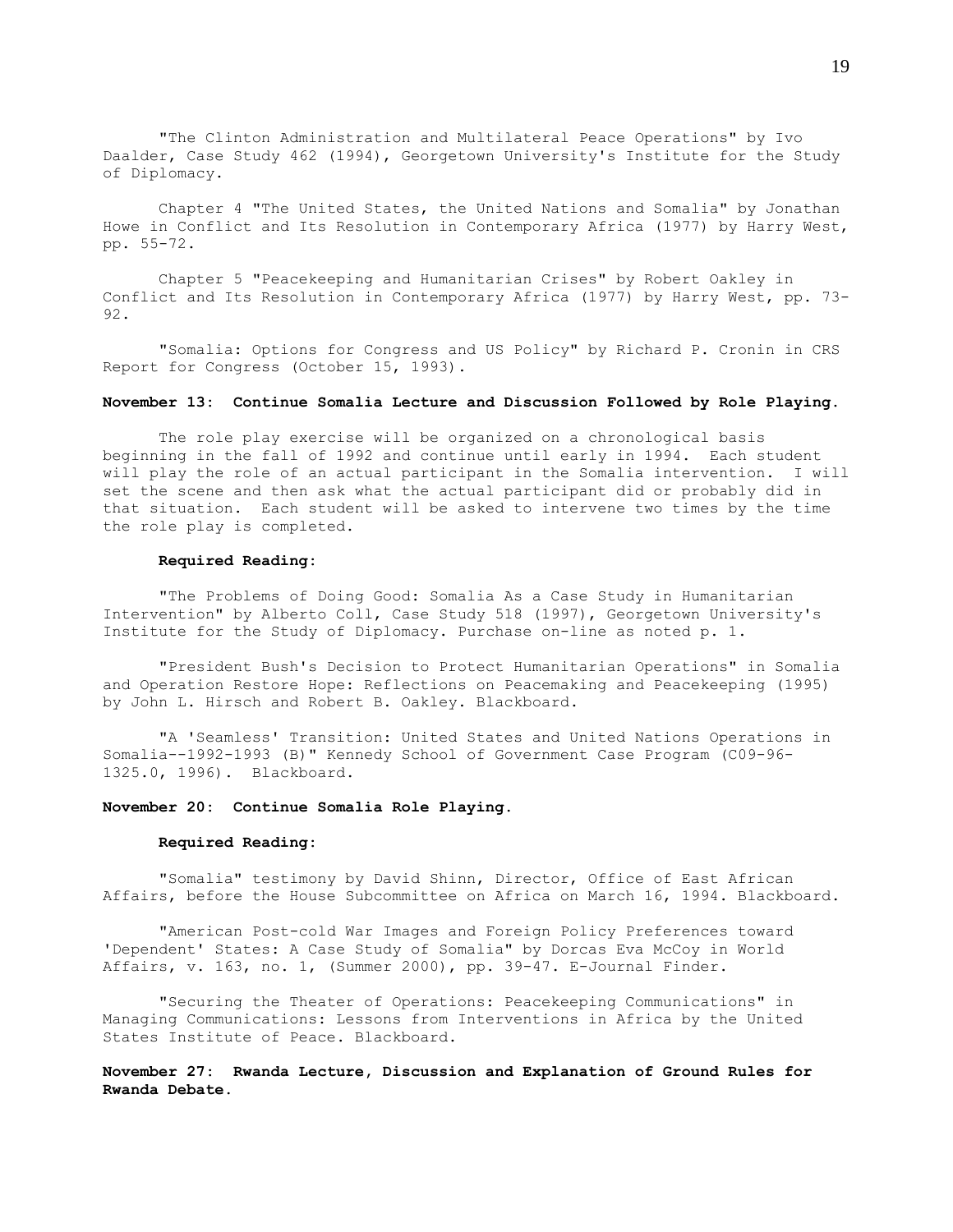## **The embassy telegram is due today.**

## **Required Reading:**

"Explaining the 1994 Genocide in Rwanda" by Helen M. Hintjens in the Journal of Modern African Studies, v. 37, no. 2 (1999), pp. 241-86. E-Journal Finder. (J-Stor)

"Department of State Legal Analysis of 1994 Genocide in Rwanda" in The American Journal of International Law (2002). Blackboard.

Chapter 4 "From Indifference to Compassion" in Rwanda and Genocide in the Twentieth Century (1995) by Alain Destexhe. Blackboard.

"Watershed in Rwanda: The Evolution of President Clinton's Humanitarian Intervention Policy" by John Ausink, Case Study 374 (1997), Georgetown University's Institute for the Study of Diplomacy. Purchase on-line as explained on p. 1.

Chapter 16 "Genocide Denied" by Scott Peterson in Me against My Brother: At War in Somalia, Sudan and Rwanda (2000). Blackboard.

# **Reference Material:**

Rwanda's Popular Genocide: A Perfect Storm (2015) by Jean-Paul Kimonyo.

"Rwanda and Darfur: A Comparative Approach to Two Peacekeeping Failures," by Gérard Prunier in Journal of International Peacekeeping (Vol. 14, 2010), pp. 117-133.

"Reading the Rwandan Genocide" by Peter Uvin in International Studies Review (Vol. 3, fall 2001), PP. 75-99.

The Order of Genocide: Race, Power, and War in Rwanda by Scott Straus (2006).

Silent Accomplice: The Untold Story of France's Role in Rwandan Genocide by Andrew Wallis (2006).

Chapter 2: "Rwanda, 1990-1992" by Mohammed O. Maundi, et. al. in Getting In: Mediators' Entry into the Settlement of African Conflicts (2006), pp. 31-55.

In the Aftermath of Genocide: The U.S. Role in Rwanda by Robert E. Gribbin (2005).

Shake Hands with the Devil: The Failure of Humanity in Rwanda by Romeo Dallaire (2003).

Chapter 8: "The United States and the Genocide in Rwanda, 1994" by F. Ugboaja Ohaegbulam in U.S. Policy in Postcolonial Africa (2004).

A People Betrayed: The Role of the West in Rwanda's Genocide by Linda Melvern (2000).

Rwanda's Genocide: Looking Back. Hearing before the House Subcommittee on Africa, Committee on International Relations (April 22, 2004).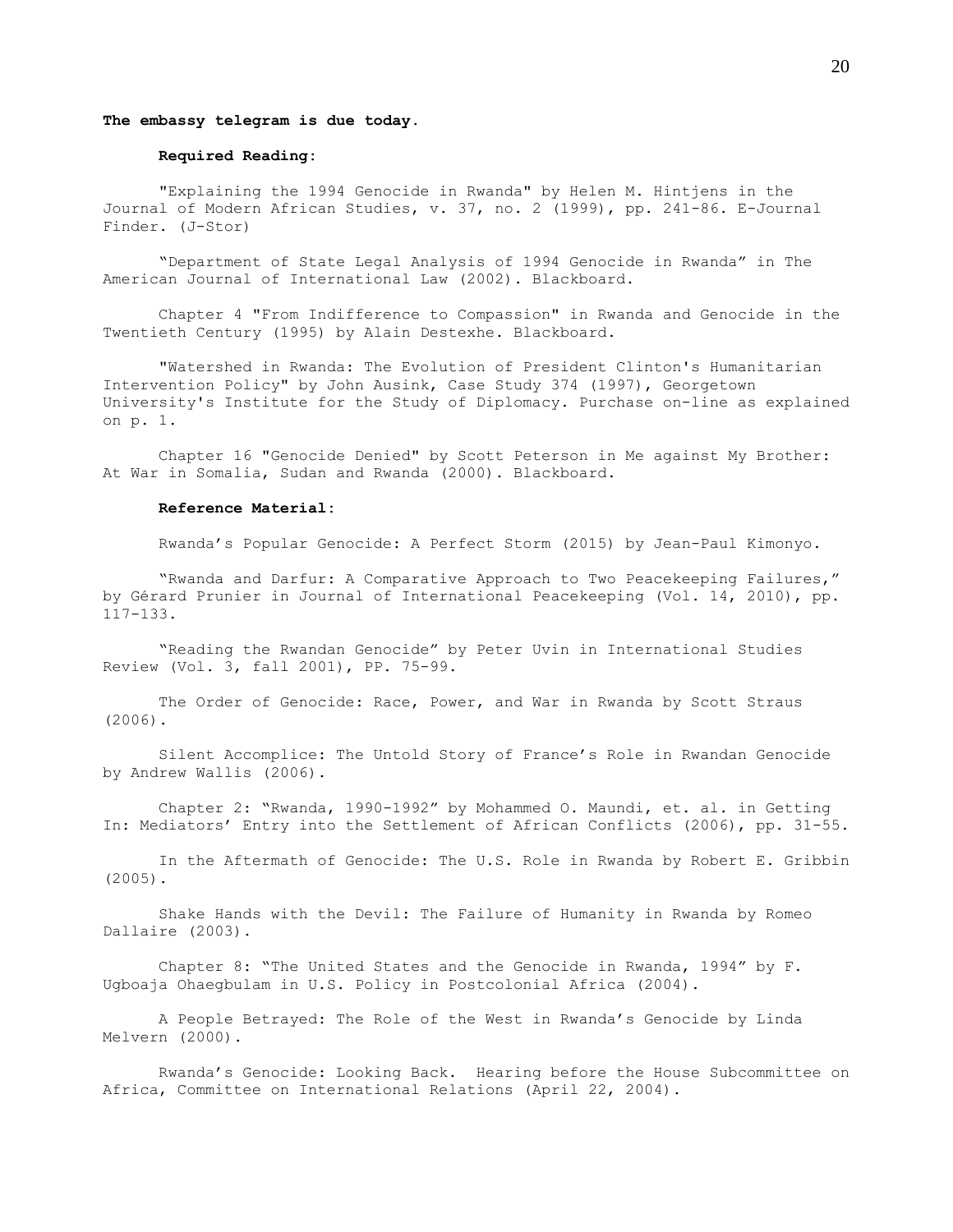Chapter 2: "Patrolling the Ethnic Frontier: Central Africa" in United Nations Peacekeeping in Africa since 1960 by Norrie MacQueen (2002), pp. 60-85.

Chapter 6: "NGOs and Early Warning: The Case of Rwanda" by Bruce Jones in Early Warning and Early Response ed. by Susanne Schmeidl and Howard Adelman (1998).

Chapter 8: "American Network Coverage of Rwanda in the Context of General Trends in International News" by Steven Livingston and David Stephen in Early Warning and Early Response ed. by Susanne Schmeidl and Howard Adelman (1998).

"Rwanda at the End of the Transition: A Necessary Political Liberalization" by International Crisis Group (November 13, 2002).

Eyewitness to Genocide: The United Nations and Rwanda by Michael N. Barnett (2002).

Origins of the Rwanda Genocide by Josias Semujanga (2003).

"Disconnecting the Threads: Rwanda and the Holocaust Reconsidered" by Rene Lemarchand in Journal of Genocide Research (Vol. 4, No. 4, December 2002), pp. 499-518.

"The Rwandan Experience" by Romeo Dallaire in The New Peacekeeping Partnership ed. by Alex Morrison (1995), pp. 14-25.

Chapter 9: "The Politics of Genocide: Peacekeeping and Disaster Relief in Rwanda" by J. Matthew Vaccaro in UN Peacekeeping, American Politics, and the Uncivil Wars of the 1990s ed. by William J. Durch (1996).

"Rwanda's Hutu Extremist Genocidal Insurgency: An Eyewitness Perspective" by Rick Orth in Small Wars and Insurgencies (Vol. 12, Spring 2001), pp. 76-109.

Chapter 5: "The Failure to Communicate: UNAMIR in Rwanda, 1994-95" in Peacekeeping and Public Information by Ingrid A. Lehmann (1999), pp. 84-109.

Chapter 7: "Global Bystander to Genocide: International Society and the Rwandan Genocide of 1994" in Saving Strangers by Nicholas J. Wheeler (2000).

Chapter 3: "Civil War, the Peace Process, and Genocide in Rwanda" by Bruce D. Jones in Civil Wars in Africa ed. by Taisier M. Ali and Robert O. Matthews (1999), pp. 52-86.

The Limits of Humanitarian Intervention: Genocide in Rwanda by Alan J. Kuperman (2001).

Chapter 4: "The End of Innocence: Rwanda 1994" by Romeo A. Dallaire in Hard Choices ed. by Jonathan Moore (1998), pp. 71-86.

Chapter 9: "Hard Choices after Genocide: Human Rights and Political Failures in Rwanda" by Ian Martin in Hard Choices ed. by Jonathan Moore (1998), pp. 157-75.

"The UN Security Council, Indifference, and Genocide in Rwanda" by Michael Barnett in Cultural Anthropology (Vol. 12, No. 4, November 1997).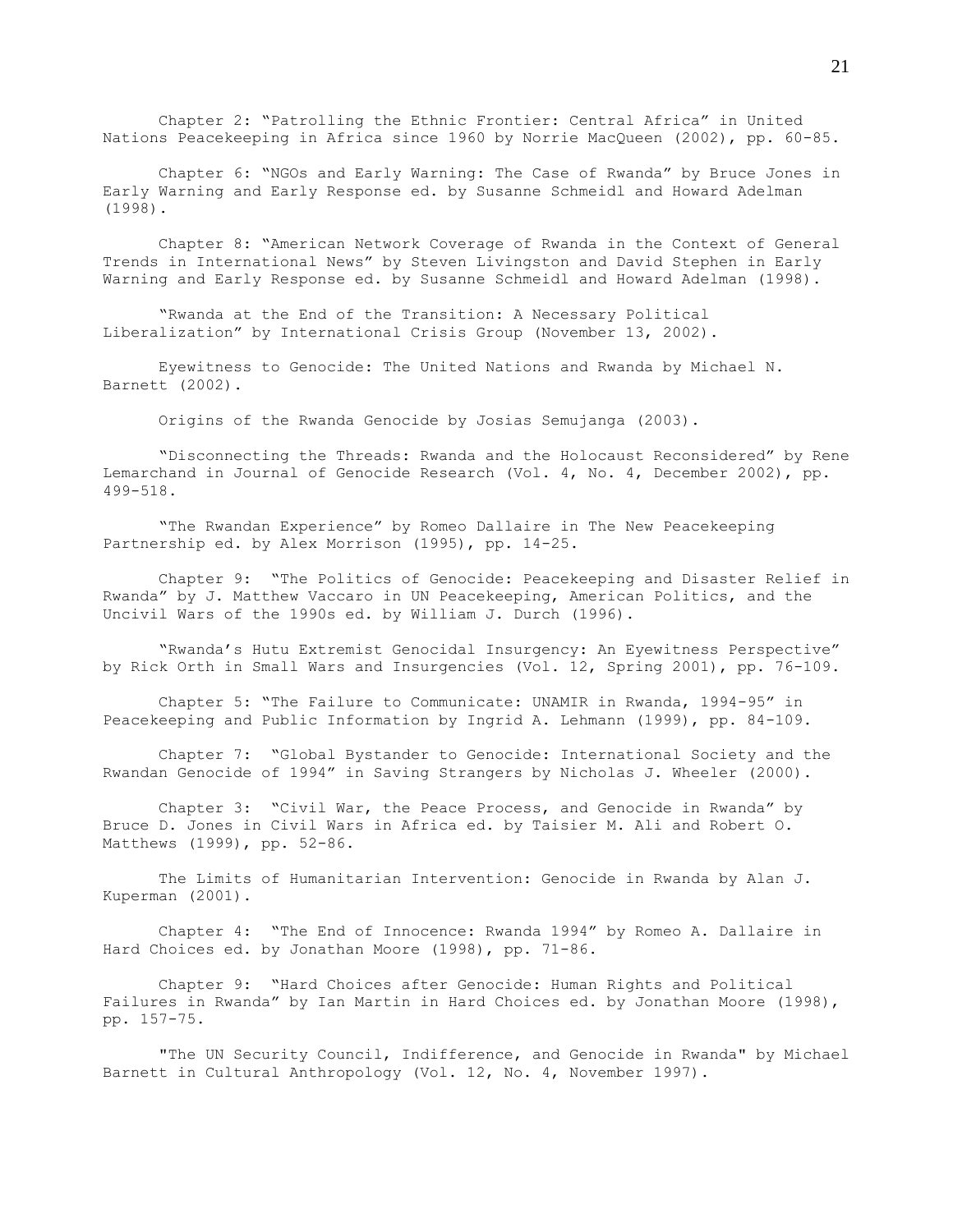"Understanding Genocide" by David Newbury in African Studies Review (Vol. 41, No. 1, April 1998), pp. 73-97.

Genocide: Rwanda and Burundi (1998) by Edward L. Nyankanzi.

"Rwanda: The Perils of Peacemaking" by Christopher Clapham in the Journal of Peace Research (Vol. 35, No. 2, March 1998), pp. 193-210.

"The Other Lesson of Rwanda: Mediators Sometimes Do More Damage Than Good" by Alan J. Kuperman in SAIS Review (Vol. 16, No. 1, Winter-Spring 1996), pp.  $221 - 240$ .

"Genocide in the Great Lakes: Which Genocide? Whose Genocide?" by Rene Lemarchand in African Studies Review (Vol. 41, No. 1, April 1998), pp. 3-17.

"All the Bourgmestre's Men: Making Sense of Genocide in Rwanda" by Michele D. Wagner in Africa Today (Vol. 45, No. 1, January-March 1998), pp. 25-36.

The Rwanda Crisis: History of a Genocide (1995) by Gerard Prunier.

Preventing Genocide: How the Early Use of Force Might Have Succeeded in Rwanda by Scott R. Feil (1998).

Chapter 8: "Genocide in Rwanda and the International Response" by Alison L. Des Forges in Conflict and Its Resolution in Contemporary Africa (1997) by Harry West, pp. 123-40.

Chapter 18: "State, Civil Society, and Genocide in Rwanda" by Timothy Longman in State, Conflict, and Democracy in Africa by Richard Joseph (1999), pp. 339-58.

"Responding to Rwanda: Accountability Mechanisms in the Aftermath of Genocide" by Michael P. Scharf in Journal of International Affairs (Vol. 52, No. 2, Spring 1999), pp. 621-38.

Chapter 9: "Making Noise Effectively: Lessons from the Rwandan Catastrophe" by Alison L. Des Forges in Vigilance and Vengeance: NGOs Preventing Ethnic Conflict in Divided Societies (1996) by Robert Rotberg, pp. 213-32.

Rwanda Conflict: Its Roots and Regional Implications by Dixon Kamukama (1997).

Peacemaking in Rwanda: The Dynamics of Failure by Bruce D. Jones (2001).

Re-Imagining Rwanda: Conflict, Survival and Disinformation in the Late 20<sup>th</sup> Century by Johan Pottier (2002).

Genocide and Crisis in Central Africa: Conflict Roots, Mass Violence, and Regional War by Christian P. Scherrer (2001).

"Rwanda, Ten Years On: From Genocide to Dictatorship" by Filip Reyntjens in African Affairs (April 2004), pp. 177-210.

"Comment: The Rwandan Genocide: How the Press Missed the Story" by Richard Dowden in African Affairs (April 2004), pp 283-90.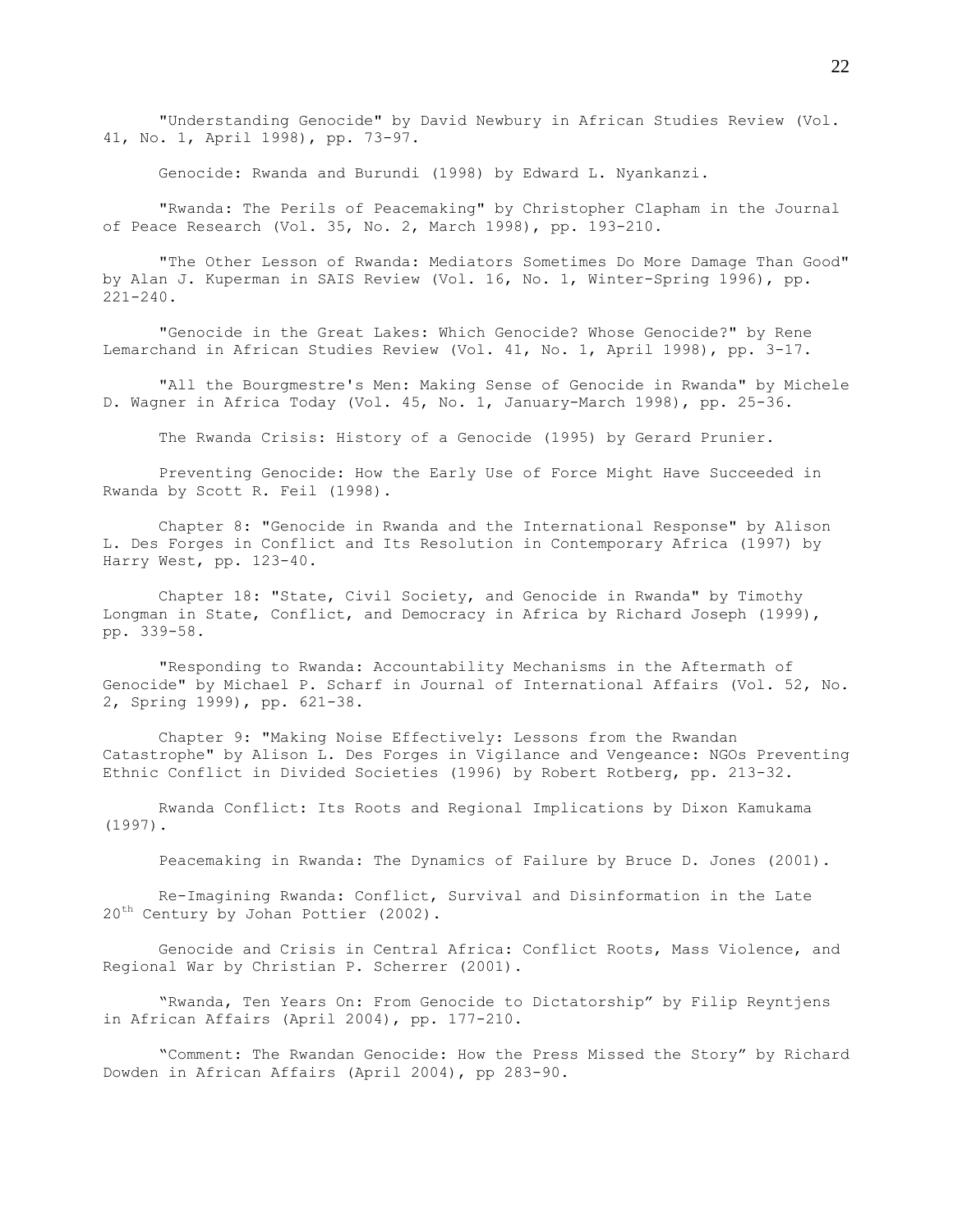When Victims Become Killers: Colonialism, Nativism and the Genocide in Rwanda by Mahmood Mamdani (2001).

Journey into Darkness: Genocide in Rwanda by Thomas P. Odom (2005).

Genocide in Rwanda: Complicity of the Churches ed. By Carol Rittner, John Roth and Wendy Whitworth (2004).

"Curing the Somalia Syndrome: Analogy, Foreign Policy Decision Making, and the Rwanda Genocide" by Darren C. Brunk in Foreign Policy Analysis, vol. 4, issue 3 (July 2008), pp. 301-320.

## **December 4: Rwanda Class Debate.**

The debate question is "should the US have committed military resources to stop the genocide in Rwanda?" The class will be divided in half, one side taking the pro position and one side the con. A representative from the pro side will make a brief opening statement followed by a brief response from a representative on the con side. I will then rotate back and forth between the pro and con teams for argumentation supporting your side of the argument. In order to ensure equal participation, I will call on students to respond. All students should be prepared to intervene at least twice.

#### **Required Reading:**

"Rwanda in Retrospect" by Alan J. Kuperman in Foreign Affairs, v. 79, no. 1, (January/February 2000), pp. 94-118. E-Journal Finder.

"Shame: Rationalizing Western Apathy on Rwanda" by Alison L. Des Forges in Foreign Affairs, v. 79, no. 3, (May/June 2000), pp. 141-44. E-Journal Finder. (Page 2)

"Report Says US and Others Allowed Rwanda Genocide" by Barbara Crossette in The New York Times (July 8, 2000). Blackboard.

"Bystanders to Genocide: Why the United States Let the Rwandan Tragedy Happen" by Samantha Power in The Atlantic Monthly, v. 288, no. 2 (September 2001), pp. 84-108. E-Journal Finder. (Page 2)

#### **December 11: Summing Up and Conclusions.**

Following a brief lecture, I will ask a series of questions based on the case studies in an effort to draw conclusions from what we have studied. In each case, I will ask for volunteers to answer the questions. The goal is to stimulate discussion, debate and disagreement. I will also return your policy paper today.

#### **Required Reading:**

Chapter 4 "The US Role in Managing African Conflicts: Lessons from the Past" by Donald Rothchild in African Conflict Resolution: The US Role in Peacemaking (1995) by David R. Smock and Chester A. Crocker. Blackboard.

"U.S. Policy in the Horn of Africa" by David Shinn (paper delivered in Moscow in May 2014 at the 13<sup>th</sup> International Conference of Africanists.) Go to the right side of my blog at [http://davidshinn.blogspot.com](http://davidshinn.blogspot.com/) under Horn of Africa.